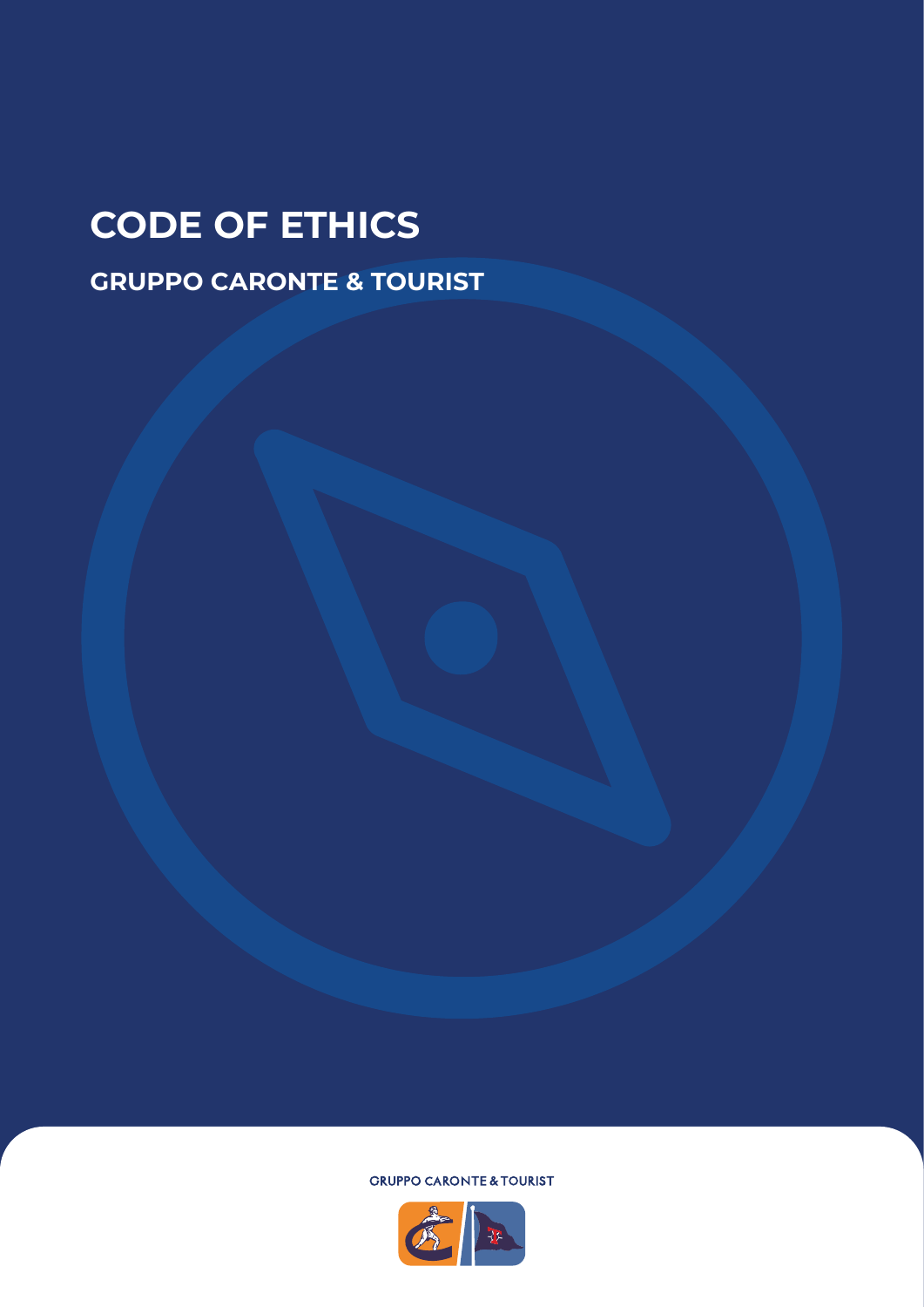

## **INDEX**

| <b>Section one</b> |  |
|--------------------|--|
|                    |  |
|                    |  |
|                    |  |
|                    |  |
|                    |  |
|                    |  |
|                    |  |
|                    |  |
|                    |  |
|                    |  |
|                    |  |
|                    |  |
|                    |  |
|                    |  |
|                    |  |
|                    |  |
|                    |  |
|                    |  |
|                    |  |
|                    |  |
|                    |  |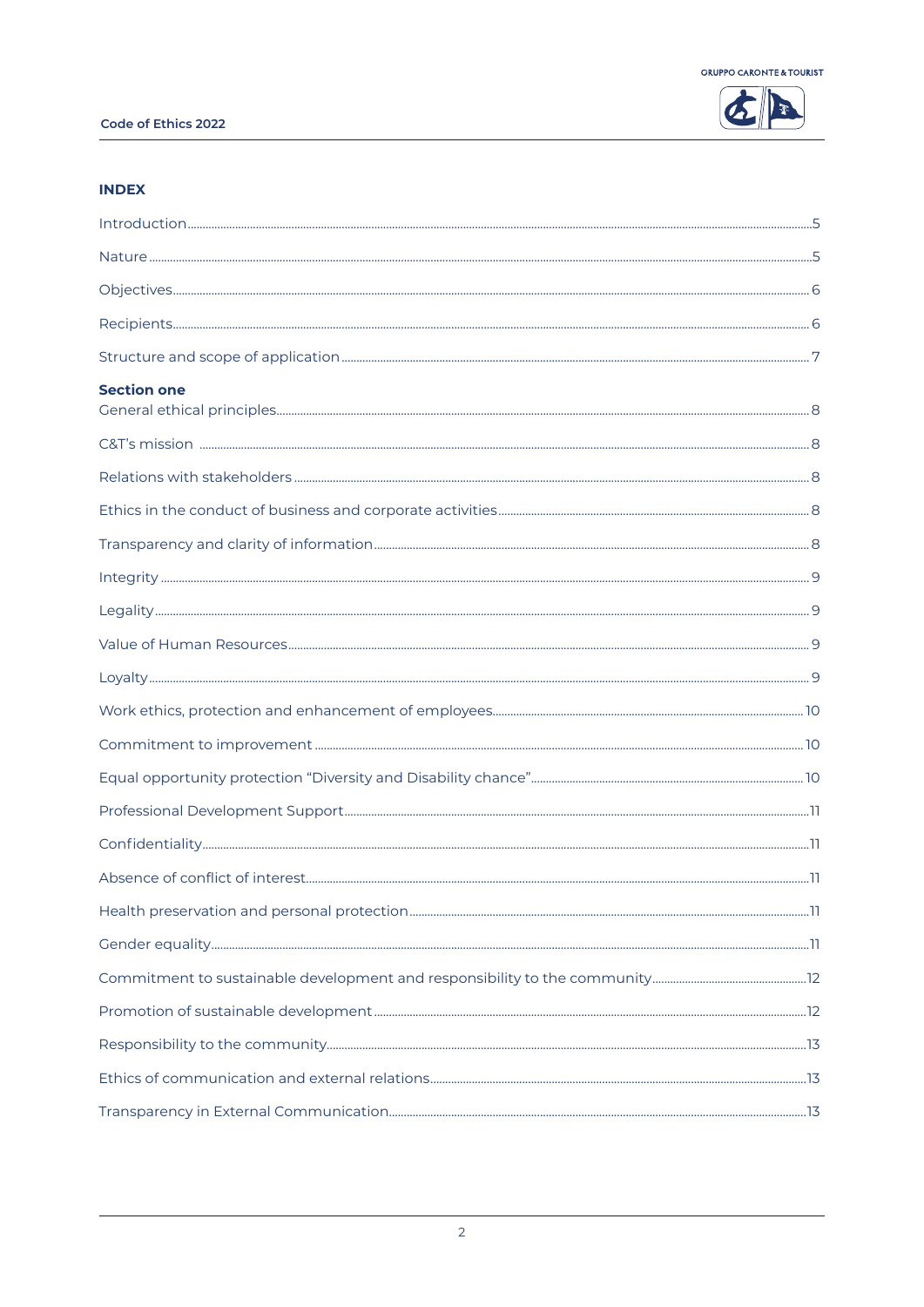

## Code of Ethics 2022

| <b>Section two</b>                                  |  |
|-----------------------------------------------------|--|
|                                                     |  |
|                                                     |  |
|                                                     |  |
|                                                     |  |
|                                                     |  |
|                                                     |  |
|                                                     |  |
|                                                     |  |
|                                                     |  |
|                                                     |  |
|                                                     |  |
|                                                     |  |
| Relations with public officials and representatives |  |
|                                                     |  |
|                                                     |  |
|                                                     |  |
|                                                     |  |
|                                                     |  |
|                                                     |  |
|                                                     |  |
|                                                     |  |
|                                                     |  |
|                                                     |  |
|                                                     |  |
|                                                     |  |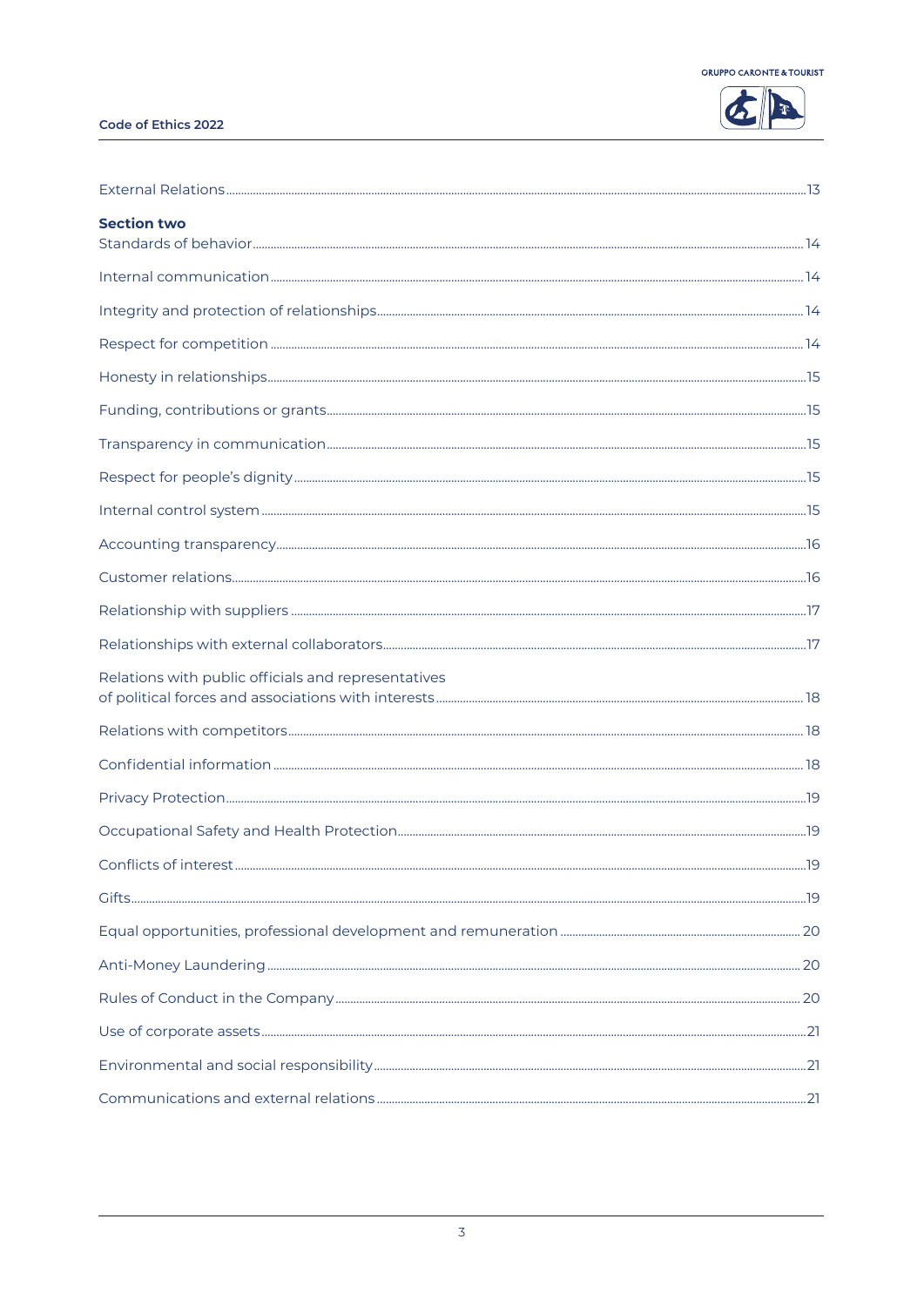

## Code of Ethics 2022

## **Section three**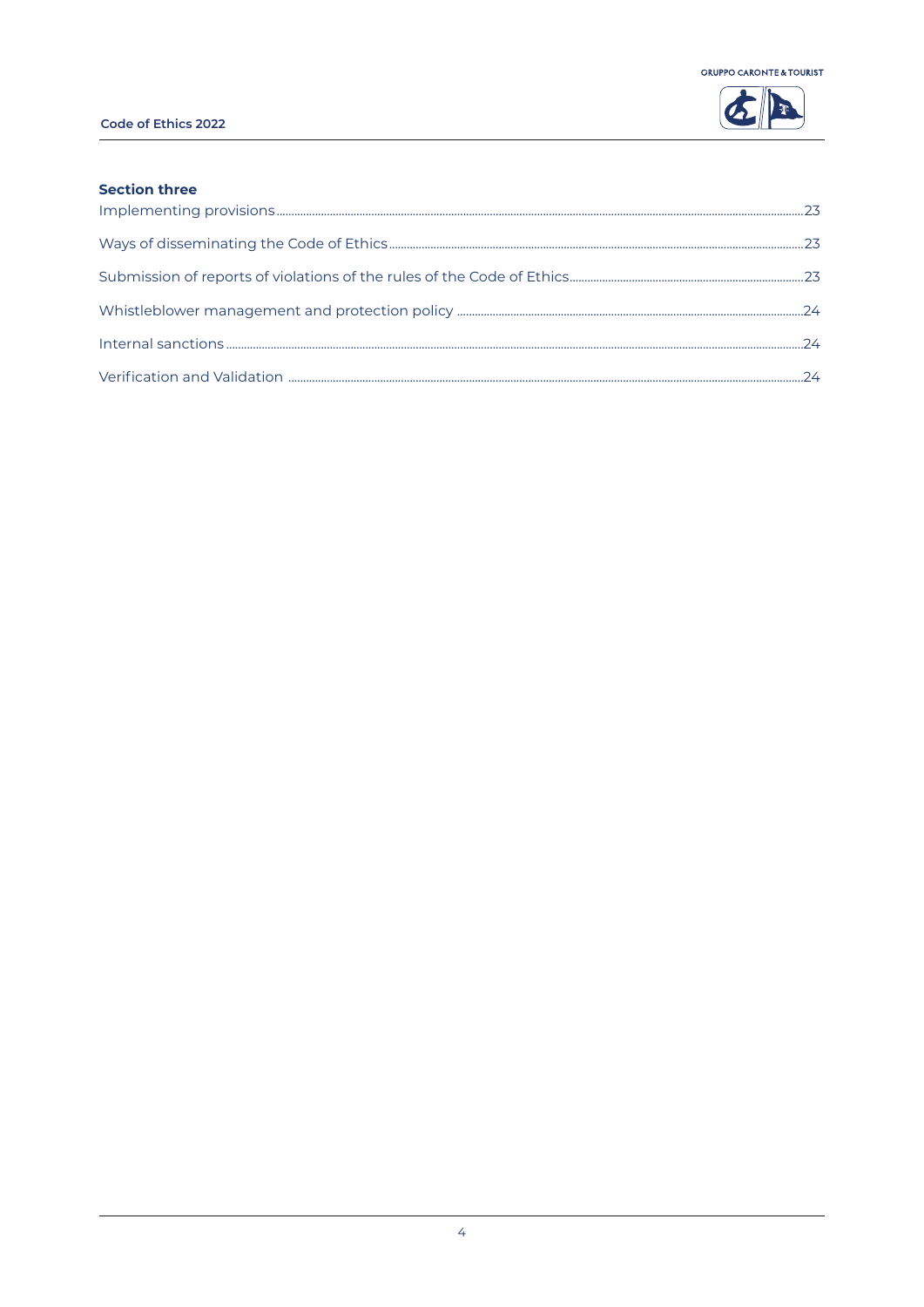



## INTRODUCTION

The Caronte & Tourist (C&T) Group carries out its activities in the utmost transparency and ethicality, with moral integrity and fairness pursuing its statutory purposes in compliance with its corporate mission. Individuals associated with C&T, recipients of this Code, must commit themselves to manifest total moral rectitude and shared values in actions taken on its behalf. Indeed, transparency and moral integrity are the basis of C&T ethics.

## **NATURE**

The Code of Ethics represents an instrument adopted autonomously and susceptible to general application by the Company, for the purpose of expressing and applying the principles of business ethics that C&T recognizes as its own and on which it calls all employees to observe.

The Code, in fact, identifies the set of values that constitute social ethics, the guiding principles, as well as the fundamental directives to which the activities and behavior of all those to whom the Code is addressed must conform, within the scope of their respective competencies and in relation to the position they hold in the corporate organization.

It is addressed to all those who work within C&T, or who are otherwise related to it, so that the ethical principles by which it is inspired are clear, unambiguous, and understandable.

The Code constitutes the official document in which the ethical principles that C&T abides by are set forth, in which it is reflected and to which all parties with whom it does business must consistently conform.

It is, moreover, a document in constant flux, and all those to whom it is addressed can contribute to its evolution or improvement

Specifically, the creation of this Code of Ethics stems from C&T's desire to:

- ◆ express the ethical commitments and responsibilities in the conduct of business and corporate activities assumed by all its professional figures;
- ◆ amplify and highlight the already present value of teamwork aimed at the realization of common goals;
- ◆ establish a standard of behavior and the resulting disciplinary criteria, aimed at preventing the commission of crimes related to C&T's business or otherwise in its interest;
- ◆ identify appropriate internal control measures and tools to monitor compliance with the Code;
- ◆ create value;
- ◆ help ensure that the activities and behavior of all those who work within C&T or are otherwise related to it are carried out in accordance with the values of impartiality, confidentiality and transparency.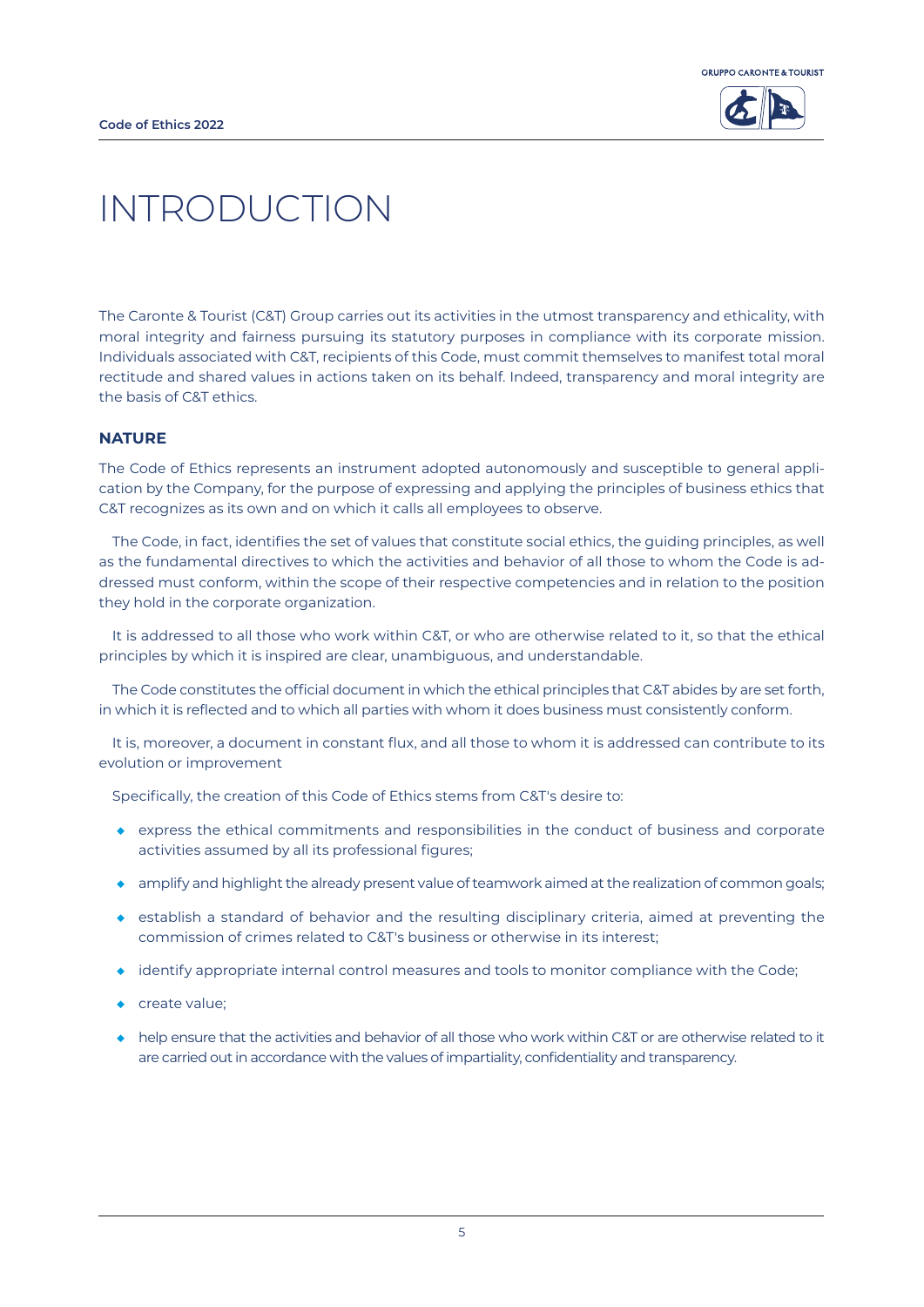



#### **OBJECTIVES**

The objectives pursued by the Code of Ethics are not only of a legal and economic nature, but are dictated by a precise social and moral commitment that C&T has always assumed as a distinctive element of its deep-rooted corporate probity.

C&T adopts a Code that respects the following principles and conduct:

- ◆ operate within the law and monitor that all persons engaged in compliance with this Code observe the laws and regulations in force, preventing them from committing crimes and any other type of wrongdoing;
- ◆ avoid any conduct that might facilitate or lead to even indirect suspicion of the commission of any kind of wrongdoing, undermine the trust of stakeholders or transparency towards them, or that might simply disturb the serenity of the work environment.

With respect to institutions C&T guarantees to:

- ◆ work within the established and shared rules, and make the nature of their purposes available and clear;
- ◆ carry out its work while ensuring confidentiality: reconciling own purposes with social needs.

With respect to stakeholders, C&T guarantees to:

- ◆ properly inform about the operations in which it is involved, which could influence their decisions;
- ◆ prepare financial statements and all mandatory documents clearly, transparently, truthfully and fairly;
- ◆ behave fairly, avoiding conflicts of interest;
- ◆ ensure the confidentiality of information received in compliance with privacy regulations.

All those who have an ongoing dialogue with C&T and have contributed to the generation of its value, because they are motivated by common goals, are considered stakeholders in C&T.

## **RECIPIENTS**

This Code of Ethics applies to C&T Group Companies and is consequently binding on the conduct of all its employees.

C&T also requires all affiliated or investee companies and major suppliers to conduct themselves in line with the general principles of the Code.

In detail, all individuals who hold representative, administrative or managerial positions in the Group Companies, as well as all those who exercise, even de facto, the management and control of them and all those who work for the achievement of their objectives, are recipients of the Code of Ethics, committed to observing the principles contained therein and subject to possible sanctions for violation of its provisions.

All employees and collaborators, including occasional ones, are also recipients committed to observing the principles of the Code, and subject to possible sanctions for violation of its provisions. Similarly, so are all consultant-providers, partners in C&T's own initiatives, and anyone who performs ac-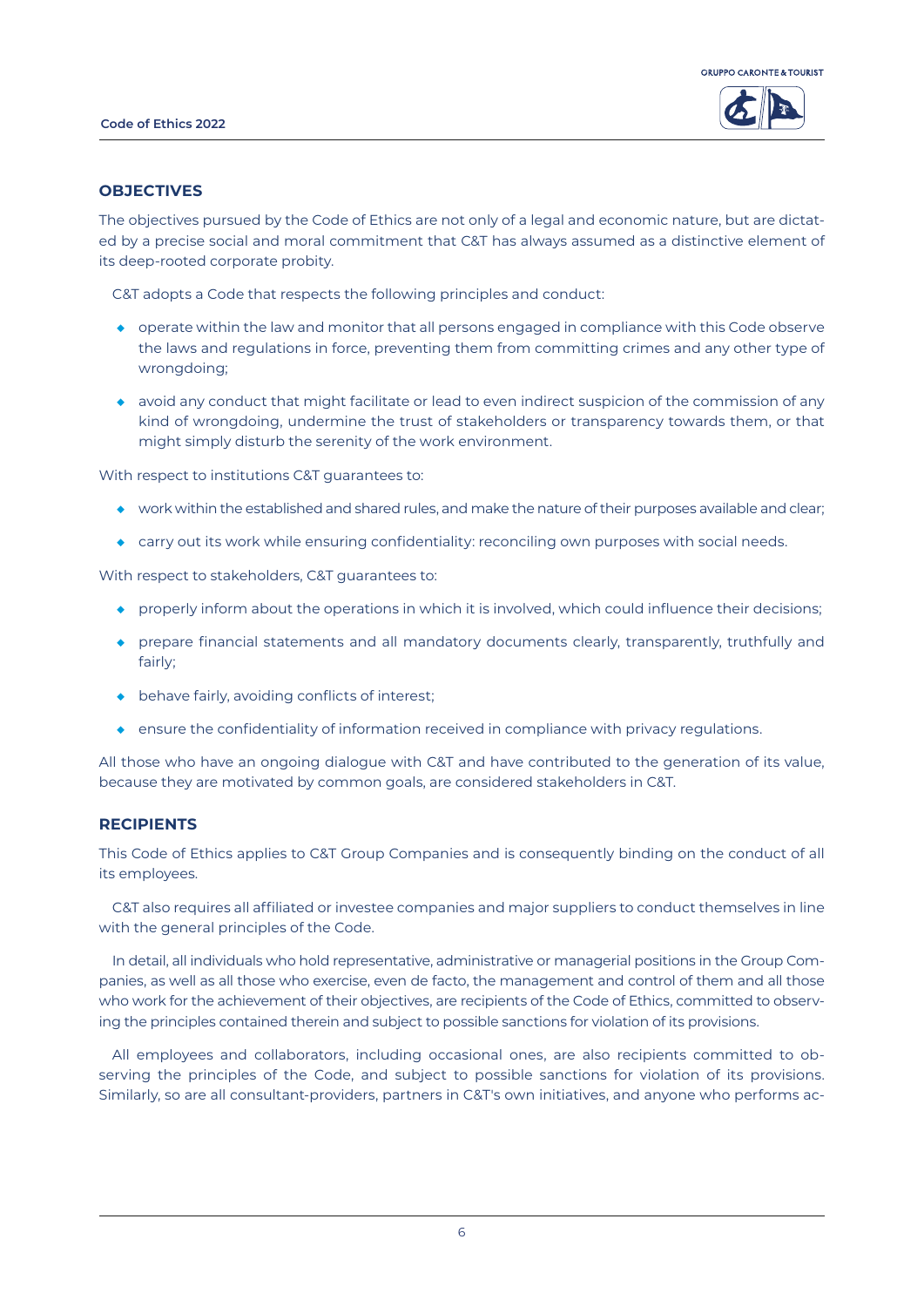



tivities on behalf of or under the control of C&T.

On the other hand, recipients not "obligated", and therefore not subject to sanction for violation of the provisions of the Code, are C&T's shareholders, and consultants, outside the cases indicated above (when they do not carry out activities in the name of or on behalf of it), and all stakeholders in C&T (customers, lenders, communities and public administrations).

The observance and sharing of the principles contained in the Code of Ethics by those who are not "obligated" to do so could be a criterion of choice adopted by C&T in selecting parties with whom to have relations.

## **STRUCTURE AND SCOPE OF APPLICATION**

The Code of Ethics divided into three sections:

- ◆ General ethical principles, which gather the business mission and the most correct way to achieve it
- ◆ Standards of ethical behavior
- ◆ Implementing provisions

With respect to all those involved in the application of the Code, C&T undertakes, also in accordance with the dictate of Legislative Decree no. 231 of 2001, to ensure:

- ◆ appropriate dissemination, both by making it available to all and by implementing any appropriate training/information programs;
- ◆ periodic revisions and updates, with the aim of ensuring that the Code is always in line with evolving civil society sensitivities, environmental conditions and regulations;
- ◆ valuable support tools that ensure clarification regarding the interpretation and implementation of Code provisions;
- ◆ appropriate procedures for the reporting, possible investigation, and treatment of possible violations;
- ◆ confidentiality about the identity of those who report potential violations, subject to legal obligations, and for their professional protection;
- ◆ appropriate system of penalties for violations of the Code;
- ◆ periodic audits related to compliance with and adherence to the Code of Ethics.

C&T, wishing to focus attention on the importance it assigns to the Code, considers the Code to be a supplementary norm to the regulation of any labor relationship.

In light of this, therefore, all those who come into contact with C&T undertake to behave in line with the Code, to consult their supervisor with respect to any doubts or possible interpretations of parts of it, and to report all violations of it of which they may become aware.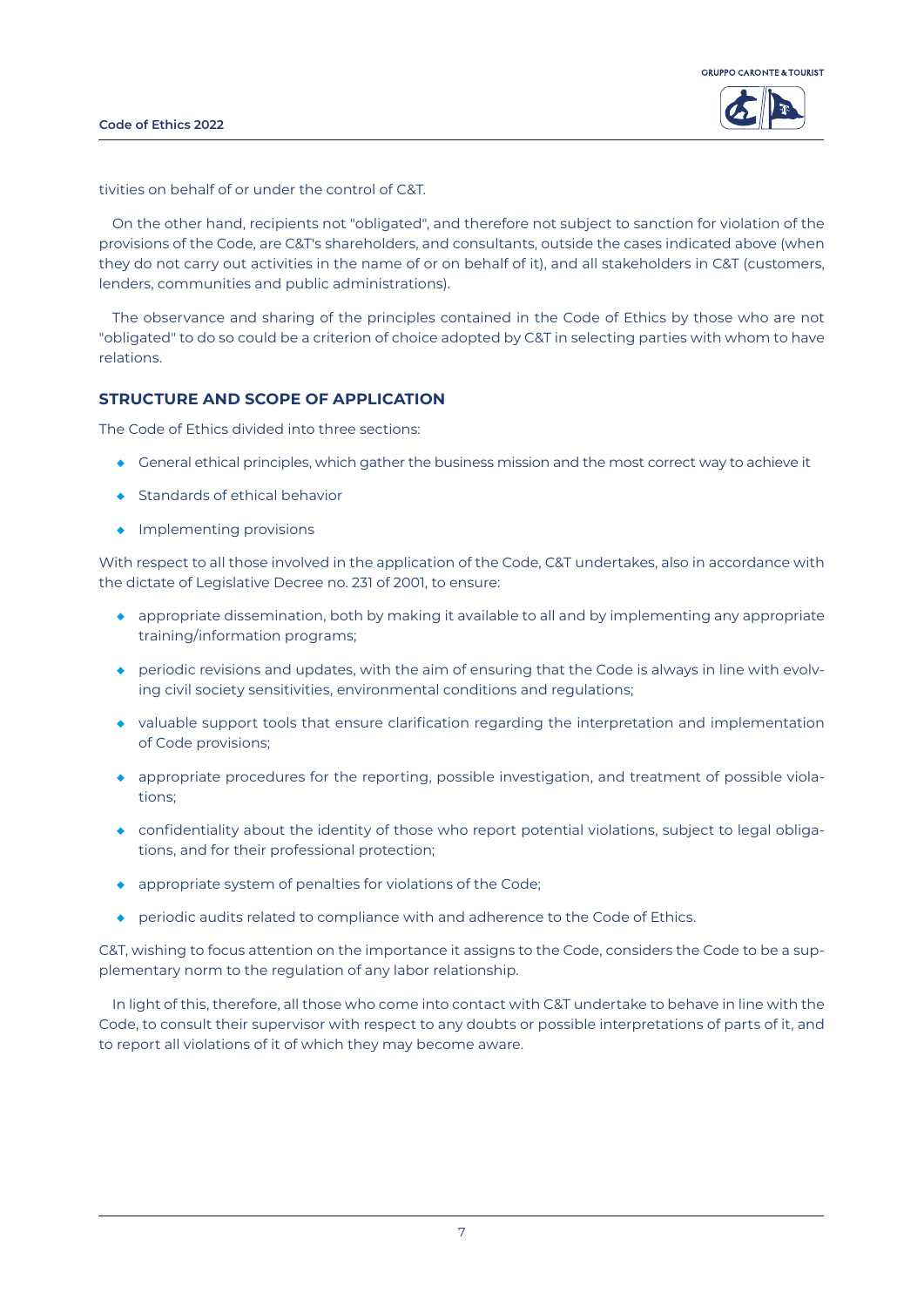

## SECTION ONE **GENERAL ETHICAL PRINCIPI FS**

This Code of Ethics has been developed to ensure that C&T's fundamental ethical principles are explicitly defined and form the basic element of the company's culture, as well as the standard of conduct for all employees in the conduct of business and their activities.

## **C&T'S MISSION**

C&T's mission is to provide services in the field of navigation. In particular, the Company is engaged in the ferrying of vehicles and people to and from Sicily, to and from the smaller Sicilian islands, and in cabotage between the ports of Messina and Salerno, pursuing the highest quality standards, enhancing skills in growth initiatives that are accompanied by the maintenance of alliances and strategic partnerships with the main players in the maritime market, to create value for its shareholders, customer satisfaction and professional growth for its employees.

## **RELATIONS WITH STAKEHOLDERS**

C&T does not exhaust its sphere of action internally, but rather continually confronts the external environment by ensuring that the market in general, with particular reference to the system of relations with stakeholders, behaves with the utmost respect for the values of fairness and loyalty. C&T aspires to maintain and develop a strong relationship of trust with stakeholders, that is, those categories of individuals or institutions whose input is required to achieve C&T's mission or who have interests at stake in its pursuit. Specifically, stakeholders are those who make investments related to C&T's business, first and foremost shareholders, and then employees, customers, suppliers, and business partners. In a broader sense, stakeholders also include all those individuals or groups, as well as the organizations and institutions that represent them, whose interests are affected by the direct and indirect effects of C&T's activities, such as the local and national communities in which C&T operates or future generations.

This Code is guided by an ideal of cooperation with a view to the mutual benefit of the parties involved while respecting the role of each. C&T, therefore, requires each stakeholder to act towards it according to the principles and rules inspired by a similar idea of ethical conduct.

## **ETHICS IN THE CONDUCT OF BUSINESS AND CORPORATE ACTIVITIES**

C&T is committed to maintaining a firm link between its ethical footprint and the quality dimension offered by its services, believing that this pair of values must proceed in unison in the face of the challenges of innovation. With respect to ethics in conducting business and corporate activities, C&T bases its actions on respect for basic principles, such as transparency and clarity of information, integrity, legality, respect for people's dignity, and fairness.

## **TRANSPARENCY AND CLARITY OF INFORMATION**

C&T is guided by the principle of transparency and completeness of information in the conduct of its activities, in the management of financial resources used and in the consequent reporting and accounting records.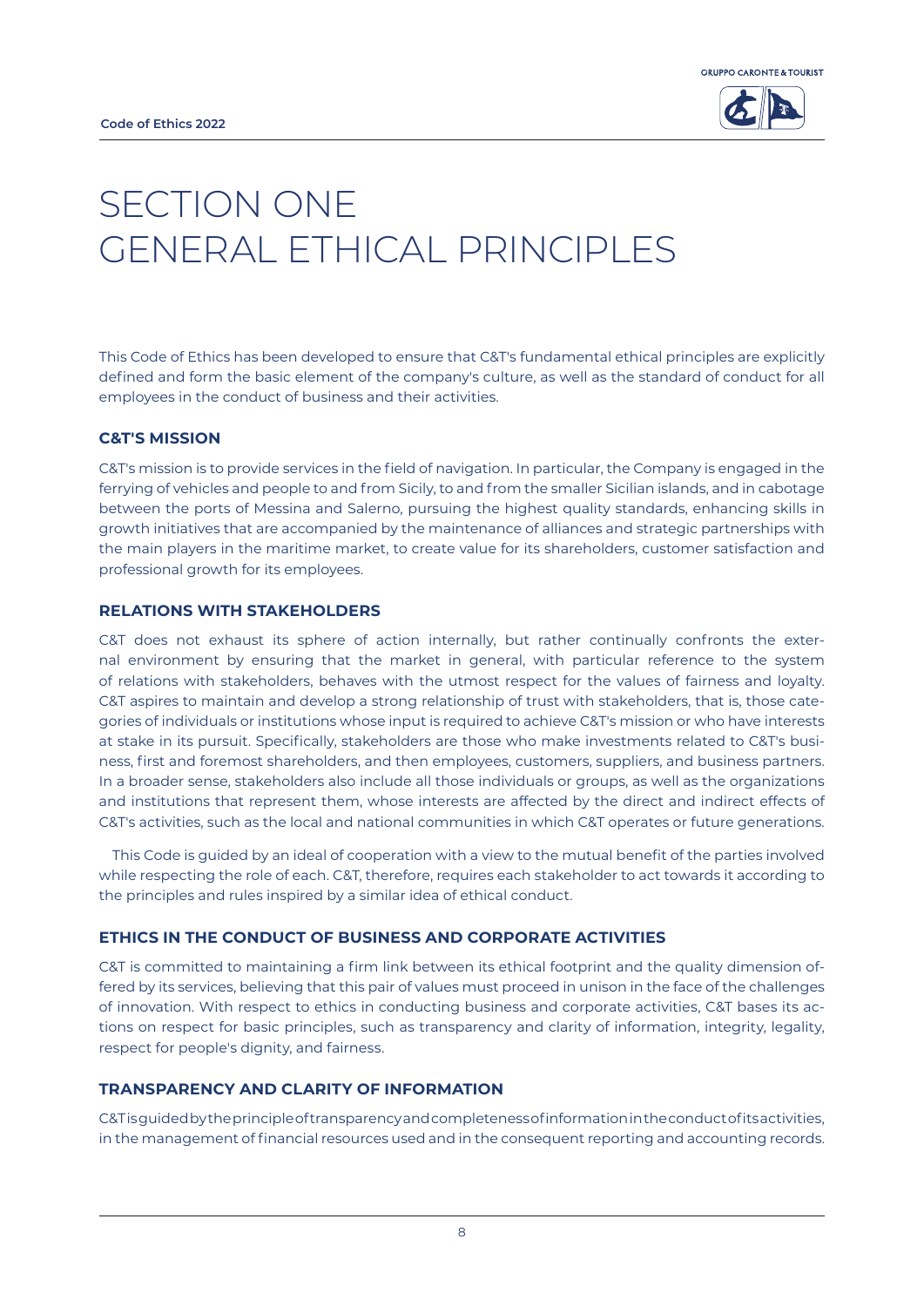



Employees are required to give complete, transparent, understandable and accurate information so that, in setting up relations with the Company, stakeholders are able to make autonomous decisions in full knowledge of the interests involved, alternatives and relevant consequences.

In particular, the wording of each contract specifies to the contractor the behavior to be adopted in all the expected circumstances in an understandable and transparent way. Any labor relationship cannot be called such if it is not characterized by dynamics of transparency and clarity of information.

#### **INTEGRITY**

C&T is committed to ensuring impartial operations and avoiding favorable treatment and unequal service, refraining from engaging in and subjecting itself to undue pressure, taking initiatives and decisions with the utmost transparency, and avoiding creating or benefiting from privileged situations. C&T establishes proper business relationships with third parties, lasting relationships with customers and suppliers, and appropriate recognition of the contributions of its employees.

#### **LEGALITY**

Employees are required to comply with applicable laws and regulations, the Code of Ethics, and the company's internal rules, applying them with rectitude and loyalty.

Practices of bribery and extortion, illegitimate favors, illicit payments, collusive behavior, direct and/or through third-party collusive behavior solicitation of personal and career advantages, including for the purpose of obtaining progressions in grading or assignments of different functions within the Company, either for oneself or for others, are strongly opposed to the principles of C&T. Under no circumstances can the pursuit of C&T's interest justify dishonest conduct.

## **VALUE OF HUMAN RESOURCES**

C&T acts by respecting the fundamental rights of every individual, protecting their moral integrity and ensuring equal opportunity. Internally, therefore, C&T wishes to maintain a peaceful working environment in which everyone can work in accordance with the laws, principles and shared values.

C&T will not tolerate any form of isolation, exploitation or harassment for any cause, discrimination on personal or employment grounds by any employee toward another employee.

Discrimination of any kind based on diversity of race, language, color, faith and religion, political affiliation, nationality, ethnicity, age, gender and sexual orientation, marital status, disability and physical appearance, and economic and social condition is prohibited; the granting of any privilege related to the grounds listed above is also prohibited, without prejudice to the provisions of current regulations.

C&T employees are an indispensable factor in the success of the Company. For this reason, C&T protects and promotes the value of human resources in order to improve and enhance the wealth and competitiveness of skills possessed by each employee.

#### **LOYALTY**

C&T ensures, as its fundamental value, the highest loyalty in every relationship both internal and external to the Company, guaranteeing fidelity to the given word, promises and covenants, even in the absence of written proof.

Each employee must be aware that the achievement of set goals is directly proportional to the sense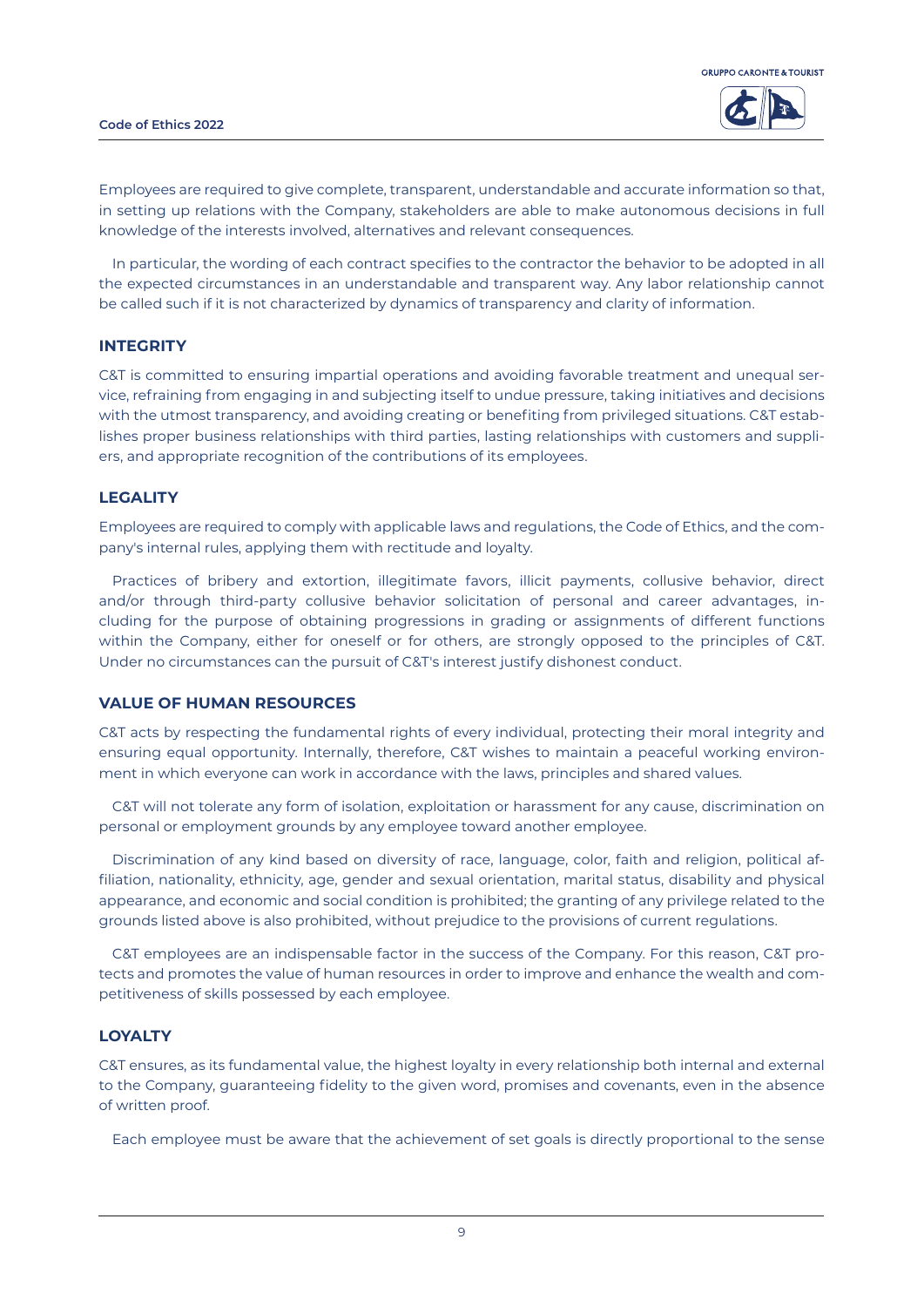



of responsibility and loyalty invested.

#### **WORK ETHICS, PROTECTION AND ENHANCEMENT OF EMPLOYEES**

C&T's own work ethic interprets the working world in a perfectible dimension and proposes prospects for progress, improvement in quality and dignity of work for its employees. The vision of ethical work that C&T espouses is not flattened in the myopia of the present, but benefits from the opportunity to look forward, focusing long distances, "foreseeing".

Technology, in and of itself, has impersonal, neutral characteristics. Ethics, on the other hand, is personal and interpersonal.

Wanting to smooth out this apparent contrast, C&T rests the basis of its policy on the desire to direct technologies and the most equitable distribution of resources toward ethically sound uses. C&T's main goal, therefore, is to pursue ethical profit, without limiting itself to a mere profit concept.

Fundamental to this framework is the protection and empowerment of employees, who constitute the community around which to sew the meaning of profit, giving meaning to the value of wealth. This Code, therefore, aims not only to constitute a set of rules of conduct necessary to meet the demands of sound work ethics, but also constitutes tangible evidence of the desire to invest in the individual and conscious moral growth of each and every employee.

## **COMMITMENT TO IMPROVEMENT**

Employees lavish towards C&T constant commitment to give the best of their acquired skills, subject to the awareness of continuously improving them through the tools offered by the Company and personal will. C&T believes that healthy competition, understood as a commitment to improvement, is an indispensable factor in development and progress, an important element within a teamwork context.

Employees, driven by natural competitive drive, are continually directed to make improvements, both related to individual and team performance.C&T, in this way, pursues excellence from the individual level to the corporate level.

## **EQUAL OPPORTUNITY PROTECTION "DIVERSITY AND DISABILITY CHANCE"**

Recognition of achievements, professional potential and expressed skills are the cornerstones of professional development for C&T employees.

Specifically, selection, training, management and professional development are carried out without discrimination of any kind, according to criteria of merit, competence and professionalism.

By pursuing these principles and rewarding exclusively according to said criteria, C&T ensures the protection of the principle of equal opportunity and manages career and salary advancements on this basis, in a continuous and balanced comparison with the reference market, ensuring transparency, seriousness, fairness and clarity on the evaluation methods applied.

In order to promote diversity and inclusion within its corporate workforce, C&T has included the innovative figure of the Diversity and Disability Manager with the aim of minimizing the negative impact that the disabled person may encounter in the world of work. The new figure incentivizes employees to perceive disability as an opportunity, thus making inclusiveness a real and concrete value. This is achieved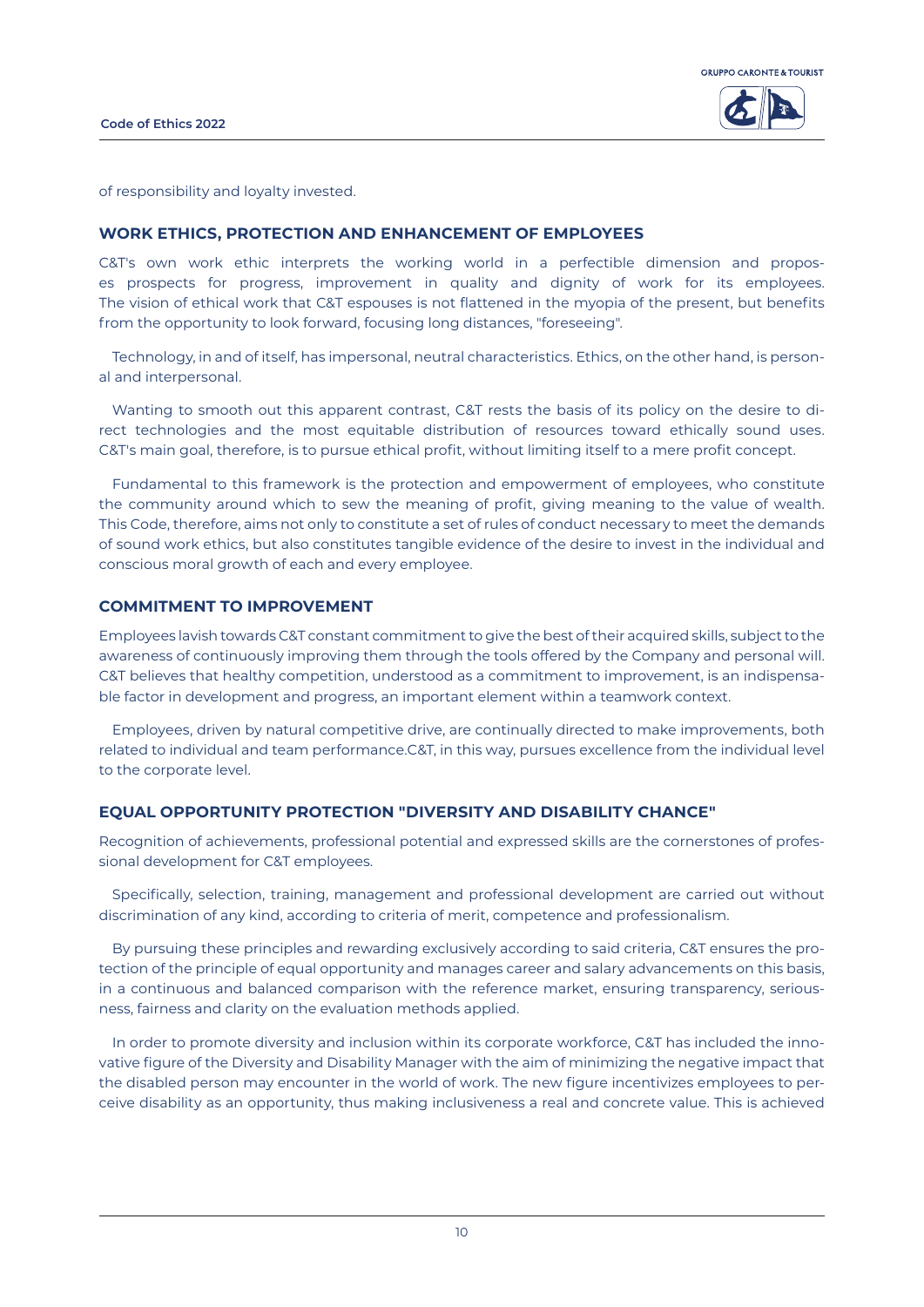

through specific training and the creation of a working group.

#### **PROFESSIONAL DEVELOPMENT SUPPORT**

C&T offers all its employees adequate tools and opportunities for professional growth. It considers learning and training as a model of permanent acquisition, by which it is possible to attain knowledge, understand and effectively interpret change, acquire new ideas, improve productivity, and acquire individual and overall growth in the Company.

## **CONFIDENTIALITY**

C&T ensures the confidentiality of any information in its possession and refrains from handling unnecessary confidential data, except in cases of express and aware authorization and compliance with applicable regulations.

Employees, even after any termination of employment, shall not disseminate or otherwise make unauthorized use of information acquired within the Company. All confidential information must be used exclusively for institutional purposes and in any case in such a way as not to cause the person concerned any economic or moral harm.

### **ABSENCE OF CONFLICT OF INTEREST**

In order to ensure the principle of transparency and fairness and to respect the trust of its investors and customers, C&T ensures that its employees never come into a conflict of interest.

Employees are committed to ensuring that all business decisions are made in the best interests of the Company, as well as outside conflicts of interest between their role in the Company and personal business activities. C&T pursues independence of judgment and choice for each of its employees.

#### **HEALTH PRESERVATION AND PERSONAL PROTECTION**

C&T considers its employees to be the primary lever of work, involving them in the company's business, offering them services that improve their quality of life, and ensuring a work climate based on care, listening, trust and professional recognition.

In order to ensure this environment, C&T promotes working conditions that protect people's psychological integrity, foster creativity, proactiveness, active participation, the ability to work as a team, and the assumption of responsibility.

In addition, C&T is committed to protecting the moral integrity of its employees by safeguarding them from acts of psychological violence and countering any form of discrimination or harm to the person or their ideas.

#### **GENDER EQUALITY**

In this regard, C&T has initiated the auditing process proposed by the Winning Women Institute, an association committed to the issue of Gender Equality that aims to spread the principle of Gender Equality within the world of work. C&T repudiates all forms of sexual harassment, bullying situations, and verbal behavior or statements that may disturb a person's sensibilities.

Anyone who believes to have been the subject of at least one of the cases listed above should report to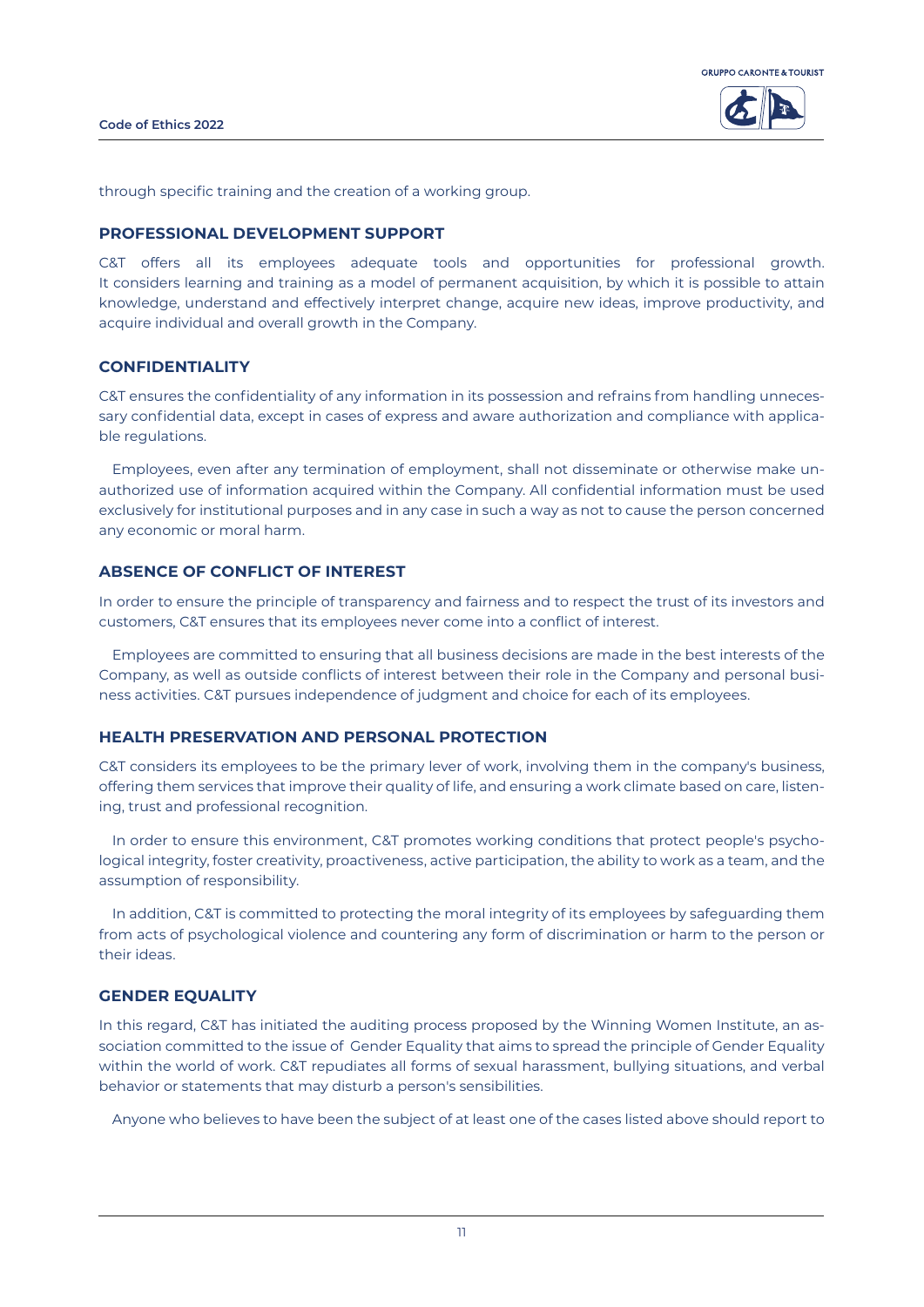

the Company (via the supervisor) who will assess the actual violation of the rule of this Code.

### **COMMITMENT TO SUSTAINABLE DEVELOPMENT AND RESPONSIBILITY TO THE COMMUNITY**

The professional commitment of employees cannot go without identifying their goals with those of the Company, which in turn recognizes, respects and protects the ethics and morals of its employees. C&T places innovation at the center of its activities, believing that the latter requires, at the organizational level, high dynamism and attention to the people who are part of the Company, customers and investors. In C&T, innovation not only pertains to the strictly technological framework, but also to the sphere of human relations.

To this end, it merges technological values with ethical ones, proposing within it a climate of widespread trust from which better operational efficiency based on the synergy between individual and enterprise follows. The key element, related to the desire to spread environmental consciousness, is the connection between economic imperatives and ethical values.

C&T, through the code, recognizes the value of the social dimension and believes that the latter is only manifested through individual responsibility. Indeed, the Company is not an isolated entity indifferent to the social and systemic fabric of the local or global context in which it operates, but rather in a continuous condition of osmosis with the outside world: receiving, processing, sending messages.

#### **PROMOTION OF SUSTAINABLE DEVELOPMENT**

C&T is committed to spreading and consolidating a strong environmental culture and awareness, always operating within the law and applying the best available technologies. The principle that C&T is inspired by stems from the desire to create, provide and maintain a healthy environment within the Company, extending to the broader concept of preserving the environment for future generations.

Environmental issues have become a constant in recent years for the C&T Group, as evidenced by the deployment of the Liquefied Natural Gas (LNG)-powered ship Elio, the first example of an environmentally sustainable motor vessel in the Mediterranean. On the other hand, as far as C&T Isole Minori is concerned, the "green" choice fell on the use of biodegradable cutlery and glasses on board its ships, adhering to the "Plastic Free" campaign under which travelers, even during crossings, are made aware of the need to respect the marine environment and beaches by banning the use of disposable plastic.

After all, the company's mission is focused on respecting the environment, particularly the marine environment, with prevention of pollution and improvement of its environmental performance always in compliance with current legislation.

The C&T group's decision to invest in environmentally friendly development will have an even more beneficial impact on the Sicilian territory, thanks to a project to supply and store biogas produced in the Gela area that will also be used to power ships bound for the smaller islands, which have since been converted to LNG as planned.

As a result of this project, the methanization of the territories of the smaller islands and their power plants that currently burn diesel fuel could be realized.

This prospect will ensure that our area will take a great leap forward in the direction of maximum envi-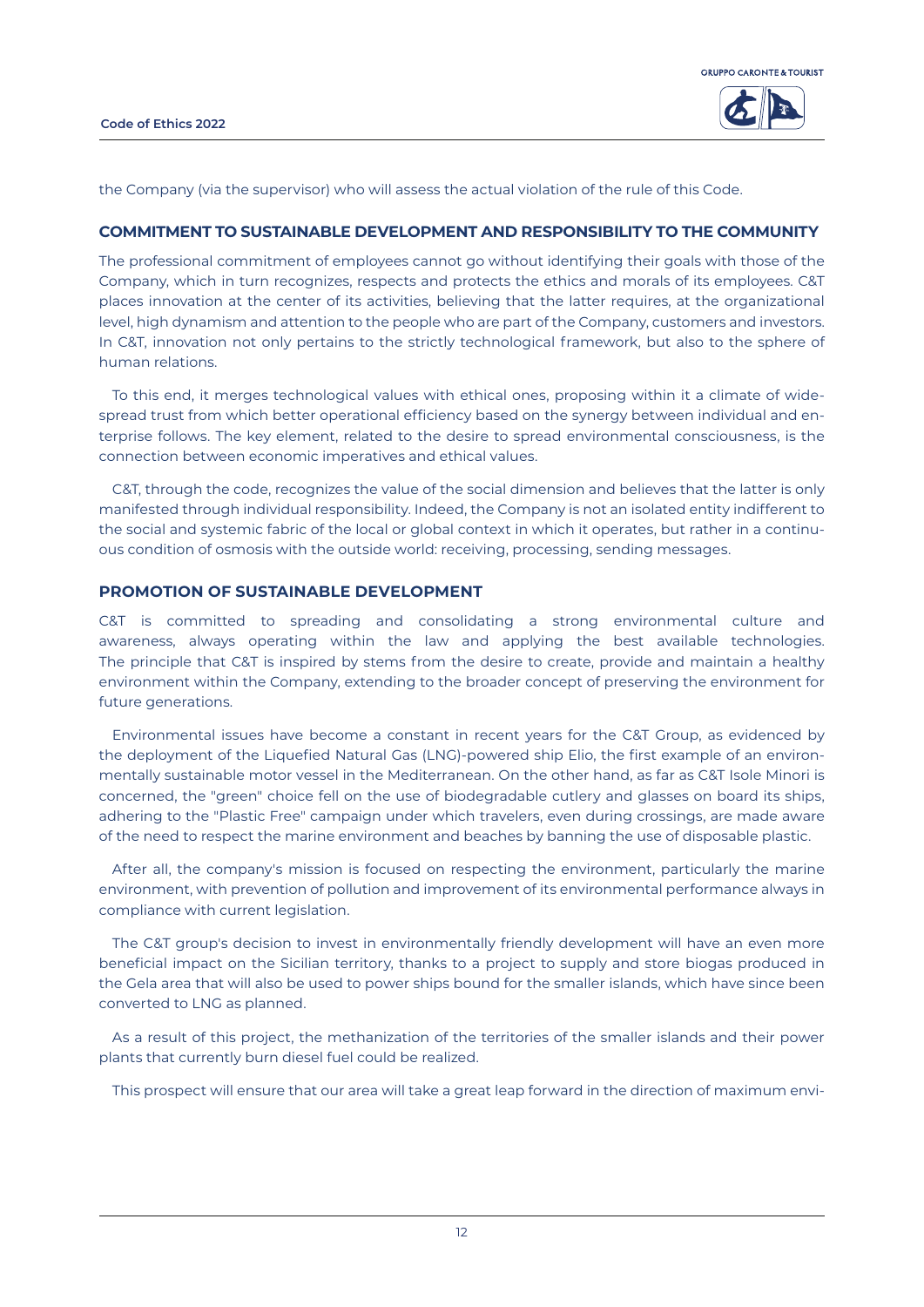

ronmental protection, which is the basis for the tourism of the future.

## **RESPONSIBILITY TO THE COMMUNITY**

C&T contributes to social development by combining the goal of economic efficiency with that of increasing the social profit of the services provided. Indeed, it does not limit itself to a one-size-fits-all model of progress, but engages in the role of "facilitator" of generalized, broad-based development and welfare with respect to the community.

On this basis, the Company is able to both meet the needs of the community itself and contribute to social and civil economic development.

#### **ETHICS OF COMMUNICATION AND EXTERNAL RELATIONS**

C&T considers it a fundamental and indispensable value to let the company's image shine through with clarity, fairness and diligence in all external communications and relationships. It constantly strives to establish conditions of fairness or of communication, in which it is not possible to tell falsehoods, manipulate data on the current state and expectations of technology development, so as to avoid engendering in the interlocutor not only potential false assessments, but also simple incorrect expectations.

A pivotal principle for C&T is for the Company not to circumscribe its operations internally, but to engage in the management of external relationships based on ethics and clarity.

#### **TRANSPARENCY IN EXTERNAL COMMUNICATION**

External communications must be truthful, clear, fair, and transparent. Under no circumstances may false or biased news or comments be disseminated.

All communication activities comply with the laws, rules, and practices of professional conduct with the utmost clarity, transparency, and timeliness, protecting privacy where necessary. In order to ensure completeness and consistency of information, C&T's dealings with the media are reserved exclusively for the individuals in charge of the specific function or appointed by the directors.

## **EXTERNAL RELATIONS**

Relations with public institutions, stakeholder associations, the press and mass media in general, and, finally, all institutional communications relating to the Company must be held exclusively by the managers in charge of these functions or with explicit mandate from the directors.

Should an individual staff member be contacted by a representative of any media body, they shall promptly notify the appropriate figures before providing any news. It is contrary to the principles of C&T to pressure or acquire favorable attitudes from the media.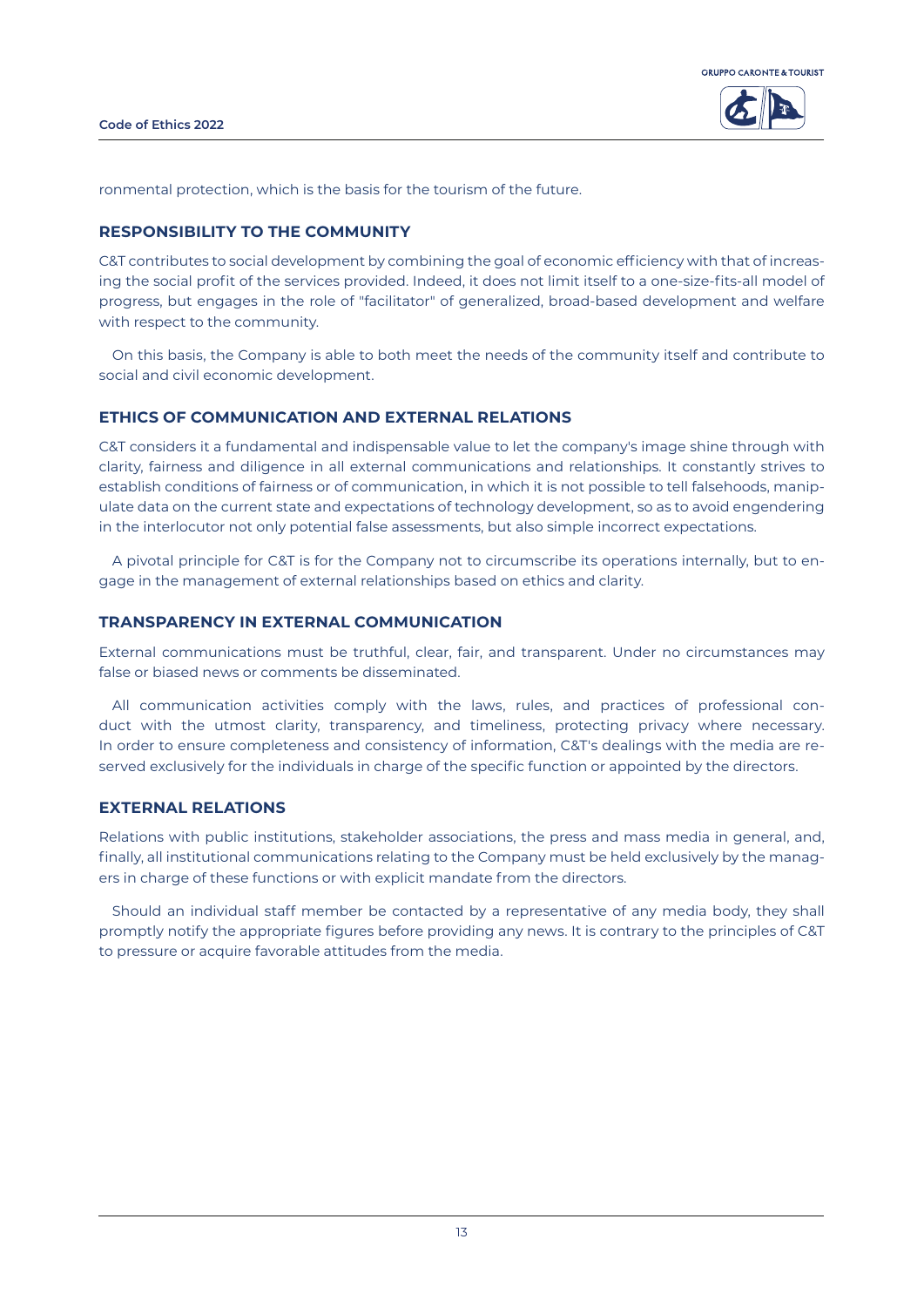

## SECTION TWO STANDARDS OF BEHAVIOR

This section outlines, in detail, the rules of conduct, in order to identify more precisely the conduct to which all individuals working with C&T must conform in carrying out the various company activities, conscientiously complying with the principles of the Code of Ethics.

## **INTERNAL COMMUNICATION**

C&T considers internal communication to be a fundamental value, an important starting point for the effectiveness and efficiency of business processes, both because it contributes to the sharing of values, strategies and goals by all employees and because it facilitates the exchange of information and thus experience.

It is the responsibility of every manager to promote internal communication through appropriate management of interpersonal relations with their employees, which is first and foremost embodied in being a good example, as well as in conveying and disseminating the company's values and ensuring moments of dialogue and listening, both individually and as a group.

Regarding the internal dissemination of the Code of Ethics, C&T is committed to disseminating digital copies through the company intranet.

#### **INTEGRITY AND PROTECTION OF RELATIONSHIPS**

In order to ensure behavior based on integrity and seriousness toward third parties, especially those in a position of weakness or lack of knowledge, C&T undertakes not to provide misleading information or engage in behavior from which it would take unlawful advantage.

The Company assures that the description of each result achieved is based entirely on facts of merit. Furthermore, no employee may use their position within the Company to obtain benefits or advantages in external dealings, including those of a private nature.

#### **RESPECT FOR COMPETITION**

C&T considers it counter-productive, in general, to describe its services on the basis of comparisons with services offered by competing companies.

The only planned way of marketing the services provided by C&T is to focus on their value, quality and convenience, refraining from disparaging the competition in any way.

Should it be the customer who explicitly requests comparisons with products of competing companies, it is permissible to highlight the advantages of their own services, ensuring that any comparison meets the criteria of fairness and equity.

Nevertheless, it remains preferable for the customer to evaluate and ascertain any comparisons between competing services by theirselves. The leading criterion is always that false and tendentious state-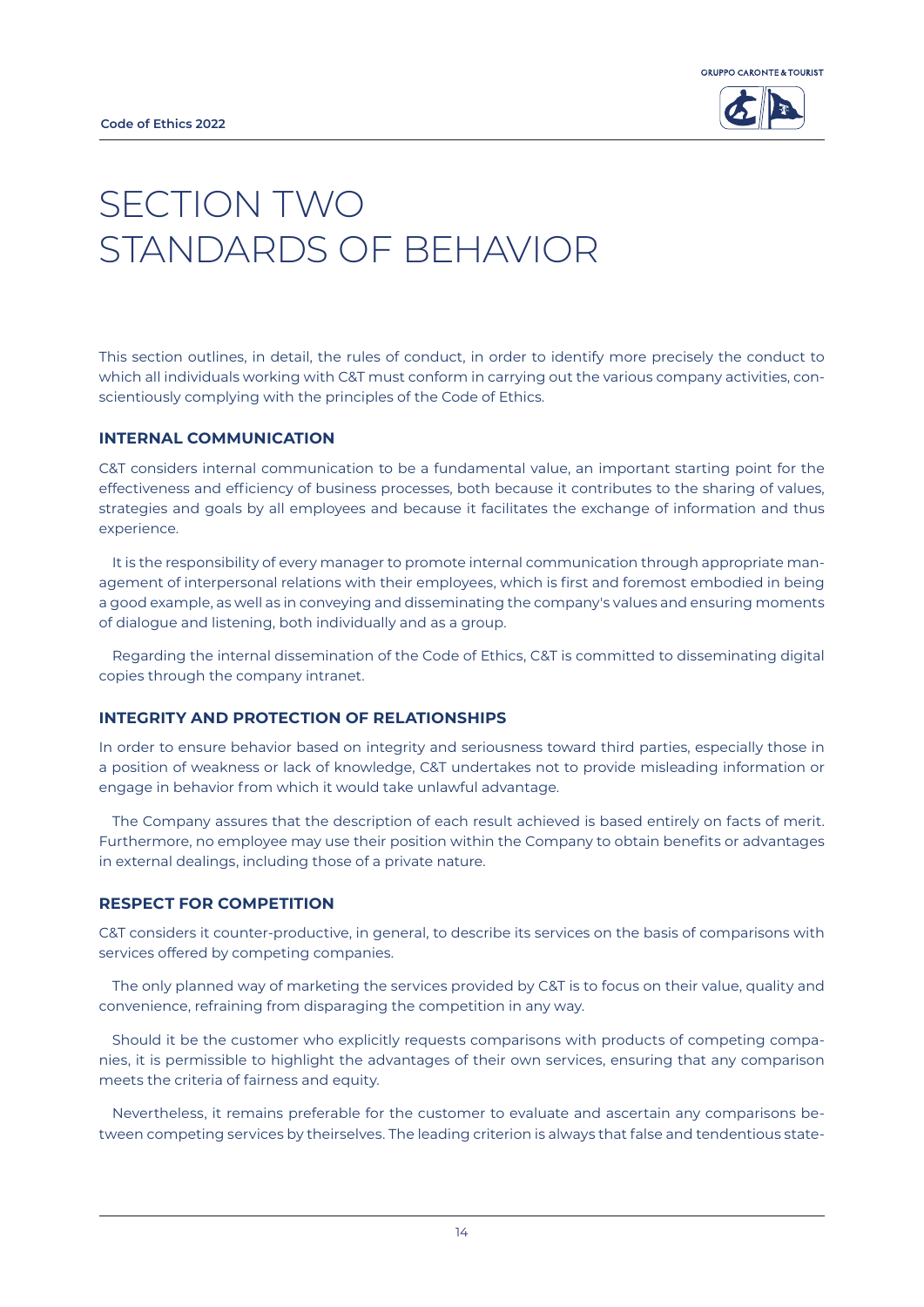



ments that may denigrate competitors are unacceptable.

#### **HONESTY IN RELATIONSHIPS**

Relationships with the outside world, those with one's collaborators and among those collaborators must be marked by the utmost loyalty, keeping promises, acting responsibly, valuing and safeguarding the company's assets, and applying a complete attitude of good faith in every activity or decision.

In all relationships related to professional activity, C&T employees are expected to comply diligently with laws, the Code of Ethics, and internal regulations. In the case of dishonest conduct by an employee, C&T agrees to apply the necessary sanctions after a careful and thoughtful review of any misconduct.

#### **FUNDING, CONTRIBUTIONS OR GRANTS**

C&T supervises all its areas of activity so that its work is carried out in compliance with the law, avoiding any possibility of incurring offenses subject to penalties on the criminal and administrative levels. All possible funding, contributions or grants, intended for the implementation of certain works, are managed by the Directors, in cooperation with the business sector that will actually have to benefit from them.

## **TRANSPARENCY IN COMMUNICATION**

C&T is committed to not creating wrong impressions or providing false and biased information. Employees must ensure fairness, completeness, uniformity and timeliness of information, along the lines dictated by laws, market best practices and within the limits of protecting the Company's know-how and assets.

No important information may be omitted. Behavior, even if only verbal and ambiguous, that may influence the interlocutor incorrectly or exceedingly is not allowed.

Clarity in communication is a fundamental criterion for ethical behavior. Should a Company employee feel that they have been unclear in the exposition of a service, they must on own initiative promptly undertake to correct their statements.

#### **RESPECT FOR PEOPLE'S DIGNITY**

C&T respects the fundamental rights of people, protecting their moral integrity and ensuring equal opportunities. In both external and internal relations, behavior that has discriminatory content based on political and labor views, religion, race, nationality, age, gender, sexual orientation, health status, and generally any intimate characteristic of the person is not allowed.

## **INTERNAL CONTROL SYSTEM**

C&T considers an adequate and healthy control environment to be a fundamental aspect of its organizational culture, the ultimate goal of which finds realization in improving the efficiency and effectiveness of company relations, raising awareness and further empowering the work of each employee. C&T has put in place an internal control system, managed by the directors in cooperation with the various corporate structures, for all those processes, for which they have management responsibility and specific expertise.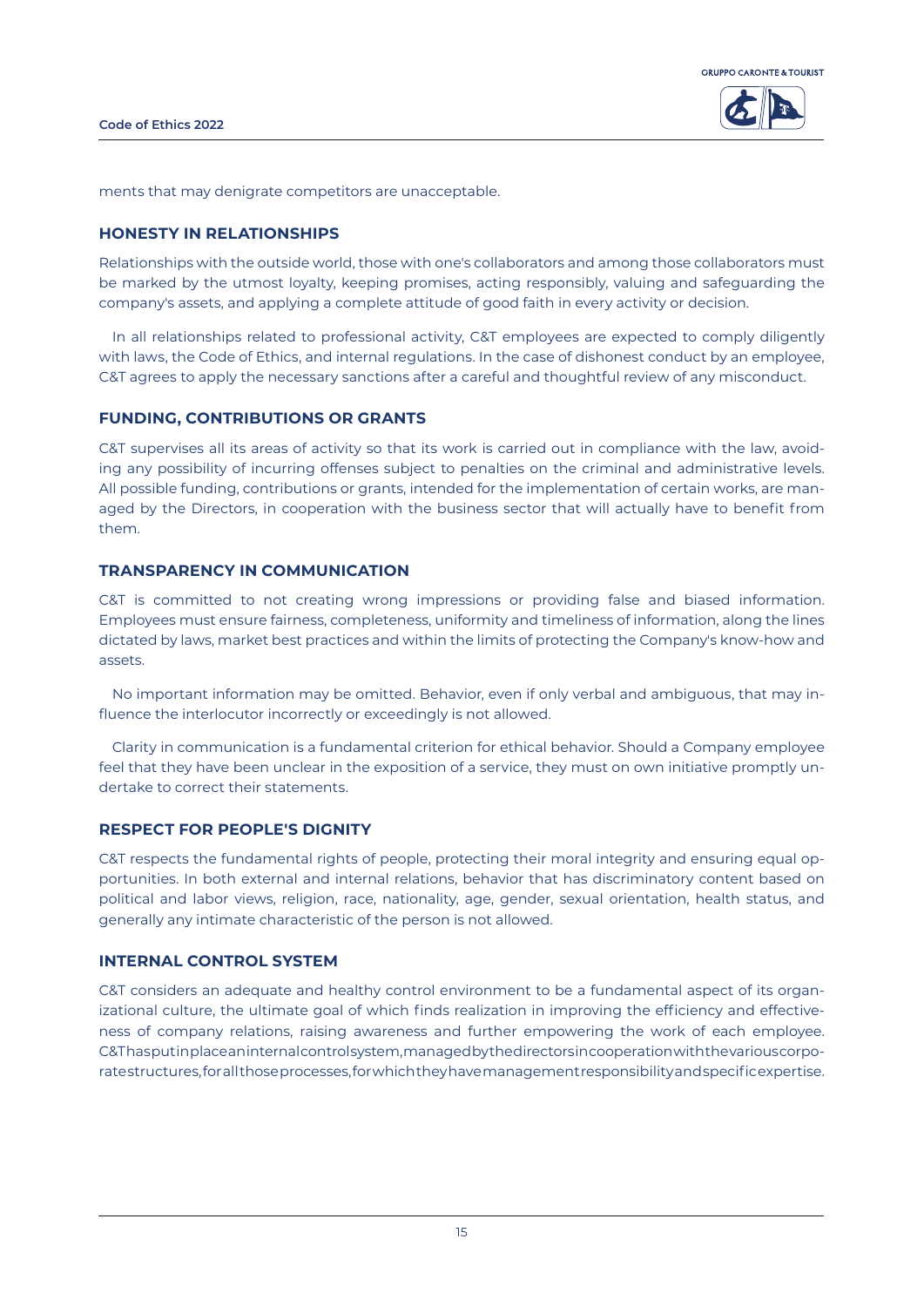#### **Code of Ethics 2022**





This system will be aimed at ensuring:

- ◆ achievement of corporate objectives;
- ◆ safequarding of corporate assets;
- ◆ adoption of behavior and processes that ensure compliance with regulations and are in accordance with internal directives;
- ◆ immediate suppression of all forms of discrimination;
- ◆ effectiveness, efficiency and economy of business activities;
- ◆ reliability and accuracy of information, including accounting and financial information, circulating in the company or disclosed to third parties and the market;
- ◆ confidentiality of corporate information that has not been disclosed to the public.

## **ACCOUNTING TRANSPARENCY**

C&T believes it is essential to provide transparency, accuracy and completeness of accounting information. To this end, it endeavors to organize a reliable administrative-accounting system, which correctly represents management facts and provides the tools to identify, prevent and manage, as far as possible, financial and operational risks, as well as fraud to the detriment of the Company.

Accounting records and the documents derived therefrom must be based on accurate, comprehensive and verifiable information, and reflect the nature of the transaction to which they refer, in compliance with external constraints (legal requirements, accounting standards), as well as internal policies, plans, regulations and procedures.

The accounting records must make it possible to:

- ◆ produce accurate and timely economic, asset and financial statements intended both internally (e.g. reports for planning and control, reports analyzing specific facts requested by management etc.) and externally to the Company (financial statements, disclosure documents, etc.);
- ◆ have the tools available to identify, prevent and manage, to the extent possible, financial and operational risks and fraud against the Company;
- ◆ perform verifications that allow reasonably ensuring the safeguarding of asset value and protection from losses.
- ◆ Both internal and external auditors must have unrestricted access to the data, documents and information they need to carry out their work. Employees must work to ensure that management operations are correctly and timely represented so that the administrative accounting system can achieve all the purposes described above.

## **CUSTOMER RELATIONS**

The focus of C&T's corporate policy is on customer satisfaction and the quality of the relationship with the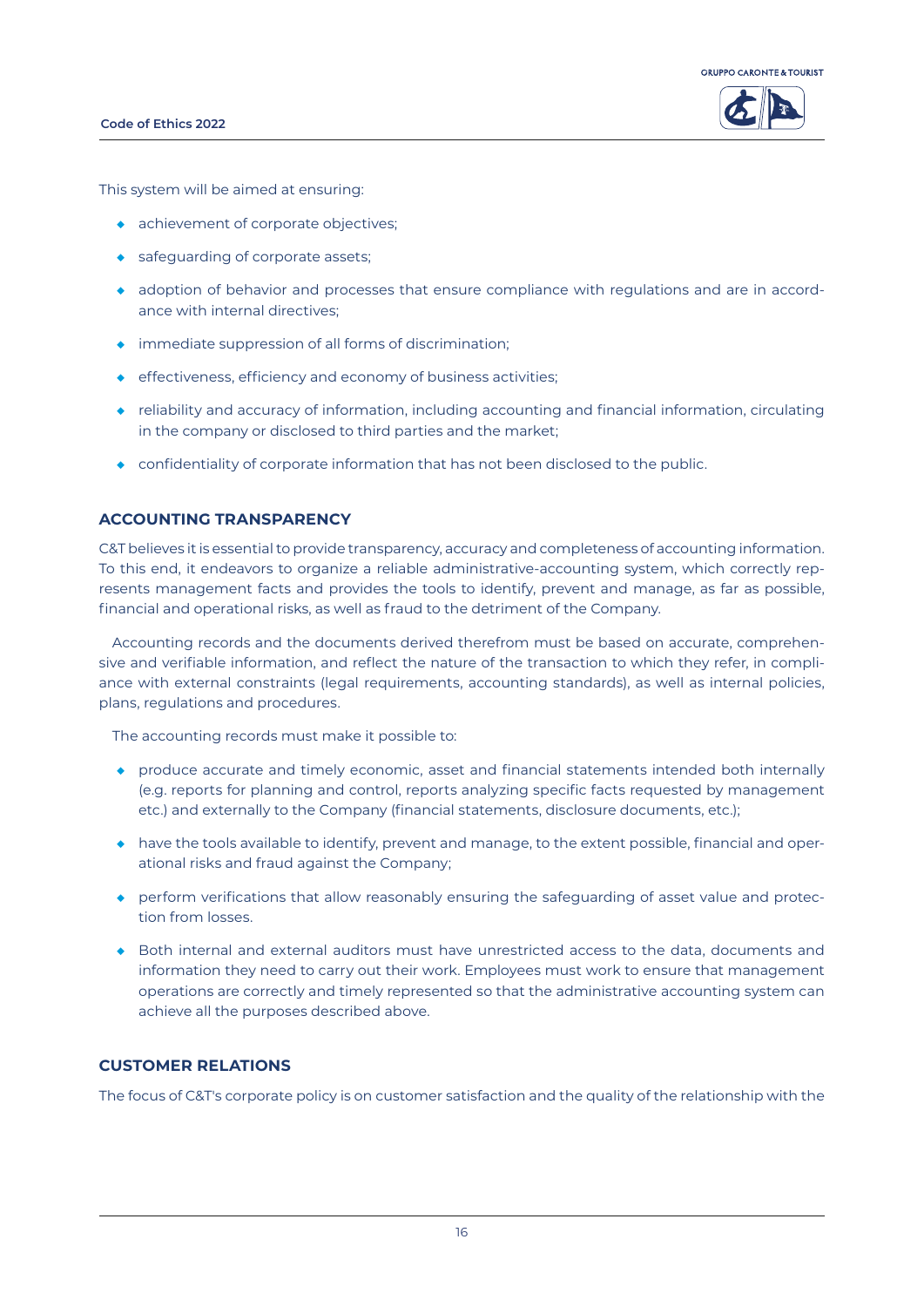

customer, in a dimension that is as enduring and communicative as possible.

C&T aspires to actively collaborate with its customers in the design and production of innovative solutions and is committed to anticipating and responding quickly to the changes demanded by customers, while preserving a culture that stimulates the best of each player in the relationship. To create and maintain this type of relationship, C&T is committed to:

- ◆ not discriminate against customers or exploit positions of strength to their disadvantage;
- ◆ operate within the framework of applicable laws and regulations;
- ◆ always abide by its commitments and obligations to customers;
- ◆ adopt a style of behavior marked by efficiency, cooperation and courtesy;
- ◆ provide accurate and complete information so that the customer can make an informed decision;
- ◆ adhere to the truth in advertising or other communications;
- ◆ require customers to abide by the principles of the Code of Ethics and, when required by procedures, include in contracts an express obligation to abide by them;
- ◆ verify and, where appropriate, prosecute any behavior of a customer that appears contrary to the ethical principles of this Code.

#### **RELATIONSHIP WITH SUPPLIERS**

Suppliers play a key role in improving the company's overall competitiveness. Respect for the principles of equal opportunity, fairness and impartiality is guaranteed for each supplier.

Employees must select suppliers based on the ethical principles of the Code and are encouraged to create and maintain stable, transparent and cooperative relationships with them, always acting in the best interests of the Company.

Each employee must promptly report to their supervisor any behavior by a supplier that appears contrary to the principles expressed in this Code.

#### **RELATIONSHIPS WITH EXTERNAL COLLABORATORS**

The selection of external collaborators is based on criteria of merit, competence and professionalism. All of them are required to scrupulously observe the principles of the Code of Ethics and, when required by procedures, include in contracts the express obligation to abide by them.

Any behavior of an external employee that appears contrary to the principles of the Code should be reported to their supervisor or, in any case, to the Company's top management. Every internal collaborator of the Company, in relation to their duties, guarantees, with respect to every external collaborator, treatment based on extreme seriousness, loyalty, clarity in communications and professionalism, as well as conduct in accordance with applicable laws and regulations.

In addition, C&T assures to its external collaborators constant interest with respect to satisfying the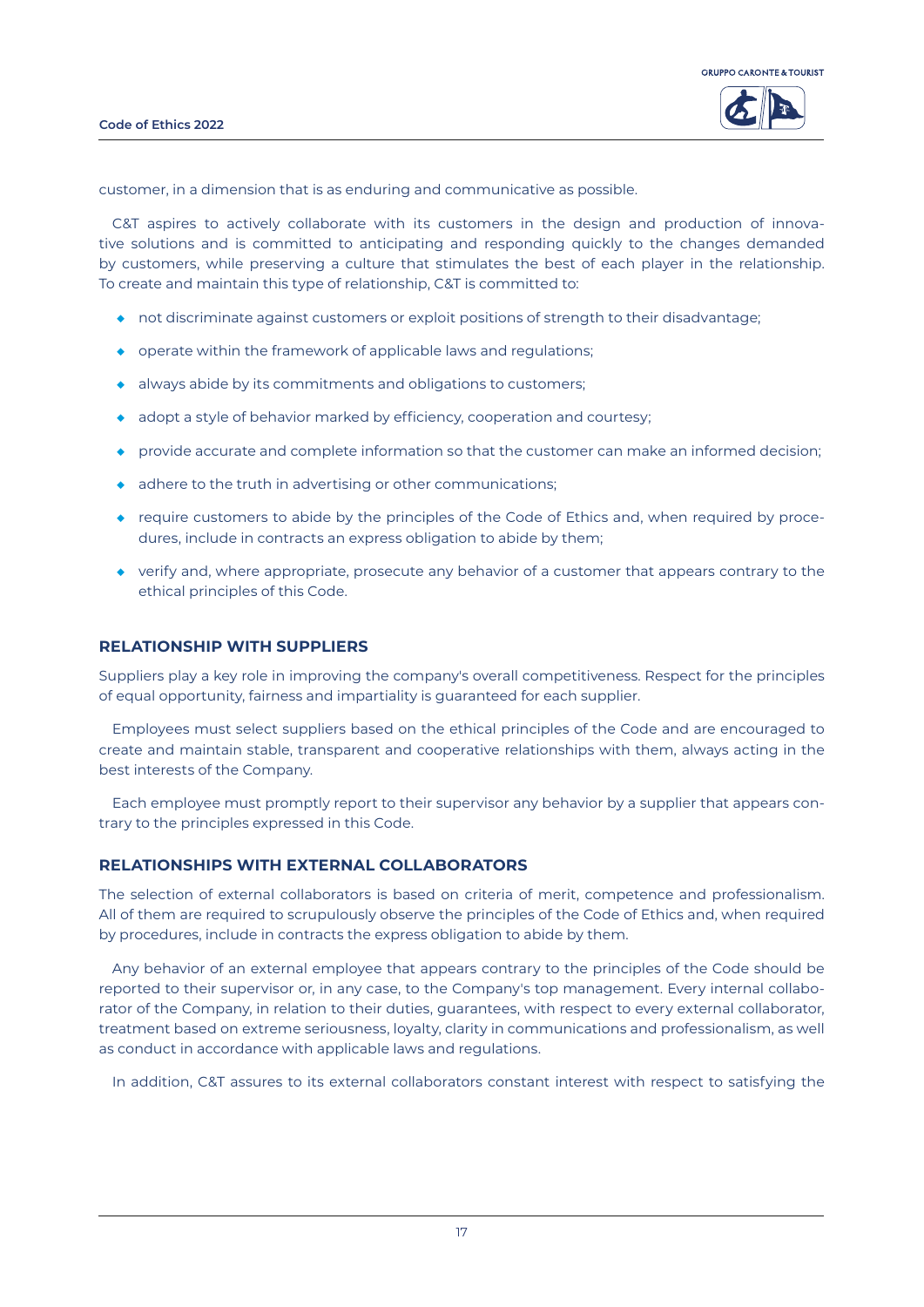



relationship between the level of performance, quality of work, cost, and completion time.

## **RELATIONS WITH PUBLIC OFFICIALS AND REPRESENTATIVES OF POLITICAL FORCES AND ASSOCIATIONS WITH INTERESTS**

All dealings with public officials, representatives of political forces and associations with interests must be conducted with the utmost transparency and legality.

No employee, not even as a result of unlawful pressure, may promise or pay sums, goods in kind or other benefits in a personal capacity to promote or further the interests of the Company. Any form of gifts to public officials or their family members that may influence independence of judgment or induce them to secure any advantage is prohibited. This rule covers both gifts promised and gifts received.

A gift also means any kind of benefit that is not immediately material (e.g. promises of work, etc.). Gifts offered, except those of modest value, must be properly documented to allow for verification and authorized by the department head.

#### **RELATIONS WITH COMPETITORS**

C&T pursues principles of fairness and loyalty in all its dealings with competitors. To this end, no employee may agree to or be involved in such initiatives as price or quantity agreements, market sharing, production limitation, linkage agreements, boycotts and refusals to deal, which may appear to violate competition and market protection laws.

Should parties from competing enterprises propose arrangements that appear to be violations of regulations in this regard, the C&T employee must clearly express their disagreement with such discussions, which may be illegal in nature, and must promptly inform their superiors of the incident.

#### **CONFIDENTIAL INFORMATION**

Confidential information constitutes knowledge of a project, proposal, negotiation, pricing policies, corporate development strategies, commitment, agreement or event, even if future and uncertain, pertaining to the sphere of corporate activity.

Accounting and final data, including consolidated data of the Company, shall be considered confidential until disclosed to the public, following disclosure in accordance with regulations.

All personnel data is also confidential. Each collaborator must:

- ◆ respect the confidentiality of information acquired in the performance of their duties, even after the termination of employment;
- ◆ consult only documents to which they are authorized to have access, making use of them in accordance with their official duties and allowing access only to those who are entitled to it;
- ◆ undertake to avoid the possible dispersion of data, observing the security measures given, keeping the entrusted documents in order and avoiding making unnecessary copies.

No employee may disclose confidential inside information to family members and friends, even if the potential profit is not the employee, nor related parties.

Only institutional information (e.g. disclosure brochures) may be disclosed, subject to the criterion that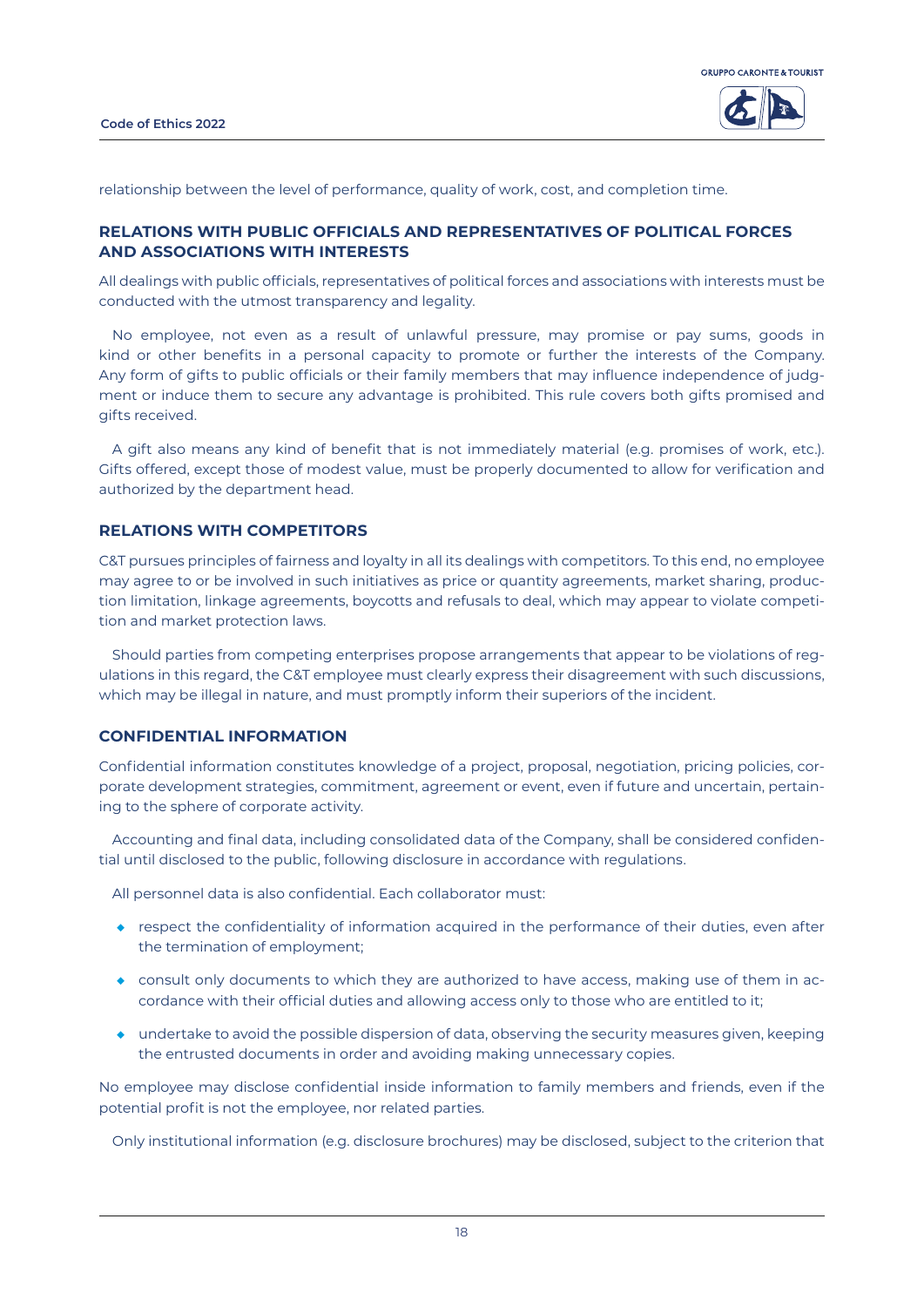

disclosure of confidential information is decided only by those responsible for the information.

#### **PRIVACY PROTECTION**

C&T guarantees the protection of personal data of all data subjects. To this end, it has implemented the protection model outlined in European Regulation 679/2016, and Legislative Decree 101/2018, which amended the previous Legislative Decree 196/2003.

In cases where personal information is handled, the Company undertakes to handle it in accordance with the relevant regulations.

Should questions be received about ideas, preferences, personal tastes or, in general, private life, each employee is authorized not to answer or otherwise report the incident to the Personnel Department.

#### **OCCUPATIONAL SAFETY AND HEALTH PROTECTION**

C&T guarantees the protection and safety in the workplace for its own personnel and third parties, committing to comply with all workplace safety regulations and to promote the safety of all places that constitute the work environment, even beyond the express obligations of the law.

## **CONFLICTS OF INTEREST**

Conflict of interest is defined as any situation, occasion, or relationship in which, even potentially, personal interests, those of other related persons (e.g. family members and friends), or those of organizations with which one is in contact in various capacities, are involved, which in any way may undermine the duty of impartiality.

It is necessary to refrain from participating in decision-making, proceedings or any other activity that may generate conflicts of interest.

Anyone who becomes aware, even if only of the possibility of a conflict of interest, should immediately inform their supervisor or otherwise the top management of the Company.

#### **GIFTS**

It is totally contrary to the principles of C&T to directly offer money, important gifts or benefits of any kind even in a personal capacity to customers, suppliers, public institutions and officials for the purpose of gaining undue advantage. Acts of courtesy, hospitality and the offering of gifts of modest value are permitted.

C&T eventually offers its gifts in the form of donations or charitable contributions, after of course informing the recipient. Nothing should affect the integrity and reputation of any of the parties involved or influence the autonomy of judgment of the recipient of the gift.

Equally, no employee may receive gifts or favorable treatment, unless of token value or otherwise justified by a desire to establish and maintain normal courteous relations.vWhere an employee receives a gift that is inappropriate or otherwise not limited to honoring a simple cordial relationship, they must immediately notify their supervisor so that it can be returned to the sender, accompanied by a paper reference that makes explicit to the donor the policy, clearly expressed in the Code of Ethics, on this subject.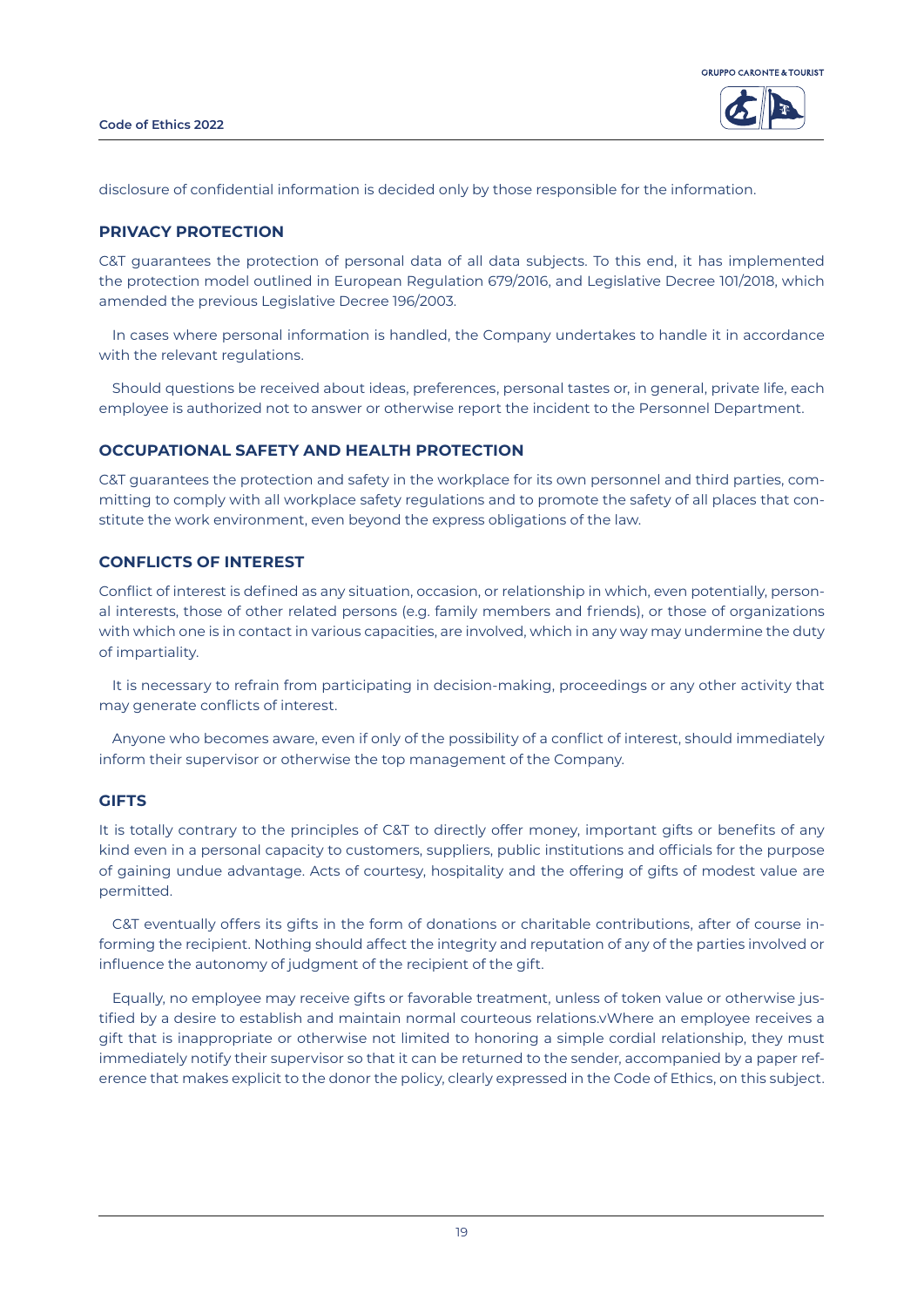

#### **EQUAL OPPORTUNITIES, PROFESSIONAL DEVELOPMENT AND REMUNERATION**

The possibility of hiring and/or possible career advancement arising, as already highlighted, from the recognition of professional potential, identification of achievements and skills expressed is based exclusively on criteria of objectivity and transparency, guaranteeing equal opportunities and avoiding any form of favoritism. C&T, always attentive to the management and development of human resources, offers all its employees, on equal terms, the same opportunities for improvement and professional growth. C&T encourages both practical and emotional involvement of individual employees in company activities by considering financial recognition as a completion of this process.

As a function of its growth, C&T is therefore committed to using methodologies aimed at obtaining a proper assessment of its employees' expectations and then providing the most suitable training. Theoretical training usually precedes practical training; however, in some cases it is possible for theory and field experience to move in parallel, without prejudice to the need for a mentor to follow the activities closely.

As part of the process of integrating new employees, C&T pays attention to the inclusion of recent graduates and hires all of its staff exclusively under regular contracts, not tolerating any form of illegal or undeclared labor.

Regarding the remuneration aspect, C&T is committed to ensuring and maintaining a competitive salary structure in comparison with the reference market, starting with the evaluation of professionalism, roles and results achieved. Both upgrading and salary setting take place through clear, fair criteria and are subject to communication with those concerned.

#### **ANTI-MONEY LAUNDERING**

No employee of C&T, in any capacity, shall be involved in any transaction that may involve the laundering of proceeds from criminal or illegal activities.

In the event that an employee becomes aware of such situations, even if not directly involved, they must promptly inform their supervisor or otherwise the top management of the Company and concurrently the competent authorities.

## **RULES OF CONDUCT IN THE COMPANY**

C&T considers the application and sharing of certain rules of behavior in the Company by all its employees, relating to both interpersonal relations and company's reputation, to be fundamental. Everyone is expected to wear clothes appropriate to the work context, such that they do not offend the common sense of decency and in accordance with the basic rules of respect for others.

The use of inappropriate or low-level language is not allowed. It is preferable to avoid the use of immoderate expressions, both in verbal communications and in emotional demonstrations, that do not respect the work climate.

It is strictly forbidden to address a colleague in a way that is offensive, threatening, insulting, immoral or otherwise unkind to the sensitivity of the person in question, causing offense to the person's dignity and corporate image.All individuals working with C&T, therefore, undertake to maintain relations among themselves and with outsiders based on mutual respect and helpfulness, kindness, courtesy and good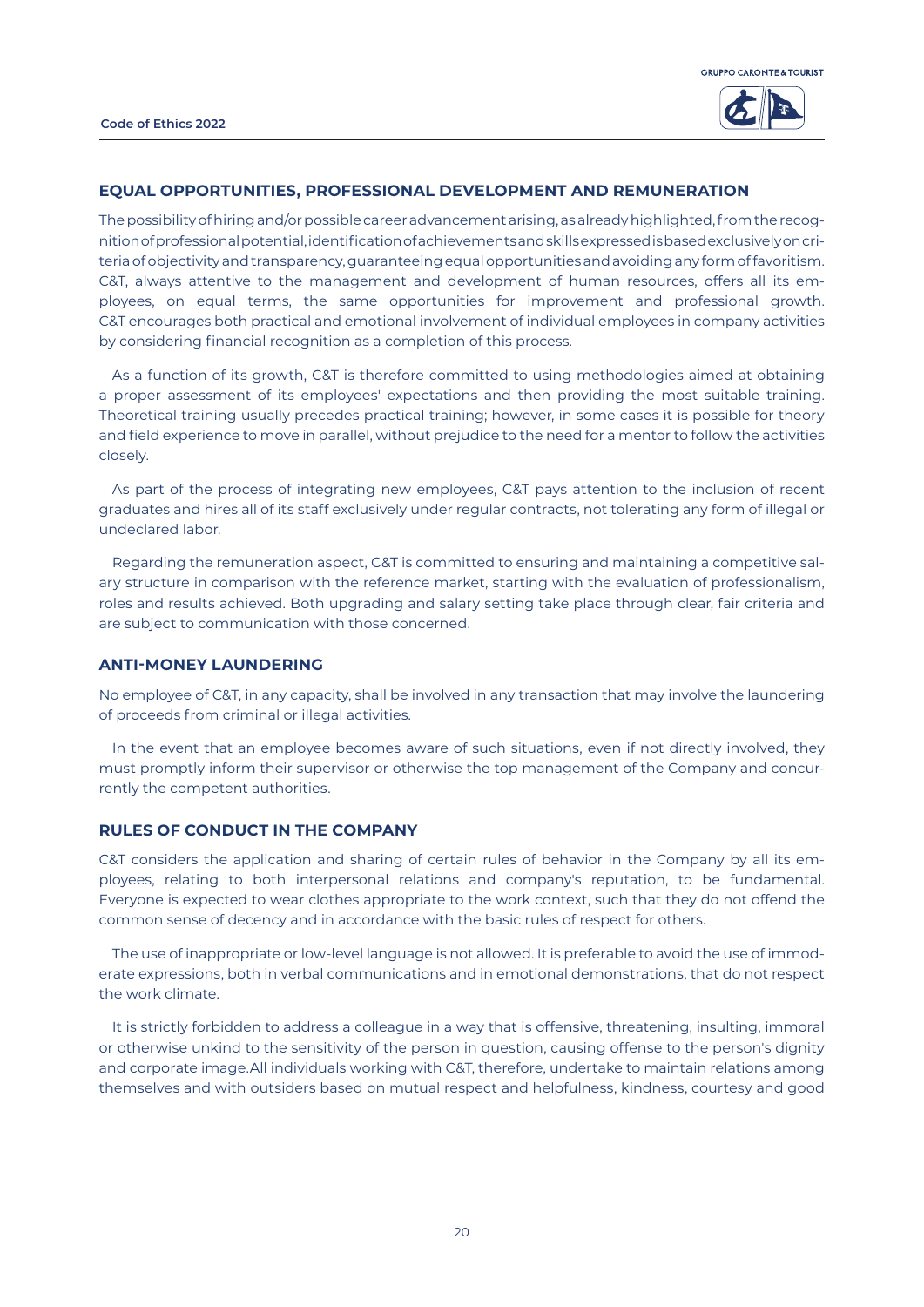



manners, while protecting privacy.

#### **USE OF CORPORATE ASSETS**

C&T believes it is imperative that each employee feels responsible for protecting the resources entrusted to them. No form of alteration of a company asset is permissible (by way of example, it is not permissible without authorization to load on the company computer programs other than those already present, as it is possible to create damage or hinder the work activity).

Waste and misuse, or otherwise for personal use, of any of the Company's assets is not accepted. When an expense report is submitted, reasonable, actual, and authorized expenses will be reimbursed. All employees have a duty to promptly notify the appropriate facilities of any damage to any company property.

### **ENVIRONMENTAL AND SOCIAL RESPONSIBILITY**

C&T plans the development of its activities by enhancing the value of natural resources and with a constant and established focus on preserving the environment.

The environmental policy by which it is inspired, and which is constantly growing, is based on an awareness-raising activity involving all employees, starting with simple but highly useful behavior, such as recycling certain operational materials (toner, paper, plastic), separate waste collection, and attention to energy savings. Although any responsibility for environmental damage - such as pollution, contamination, and harmful waste - is more likely to be more closely related to industrial or otherwise manufacturing activities than to service activities as in C&T's case, C&T considers commitment to and active participation in respecting the environment, health, and safety to be essential. C&T's work also promotes development in the economic, social and civil aspects of the community. Specifically, the company, through its business, which is a fundamental company value, provides directly usable services for citizens as well as offering job opportunities and placement possibilities for recent graduates.

#### **COMMUNICATIONS AND EXTERNAL RELATIONS**

C&T is committed to ensuring that any information released is based on the utmost transparency and truthfulness of the data provided. It is absolutely forbidden to disclose false news. All contacts with media bodies should be maintained only by the individuals assigned to that function or authorized by the directors.

In particular, the Company, in order to safeguard its image and the accuracy of the information disclosed, stipulates that:

- ◆ no employee may disclose confidential information or otherwise company information that could in any way harm the Company;
- ◆ all employees who should be solicited in disclosing internal and confidential information to unqualified external parties should refer requesting parties to the appropriate bodies.

C&T guarantees, both in relations with the mass media and in the case of institutional communications at conferences, as well as in public speeches or similar situations, accurate, coordinated and consistent information with the principles and rules of the Company, in compliance with the laws, professional conduct practices and the principle of transparency.

In order to ensure consistency and to avoid incurring any conflict of interest of either a personal or cor-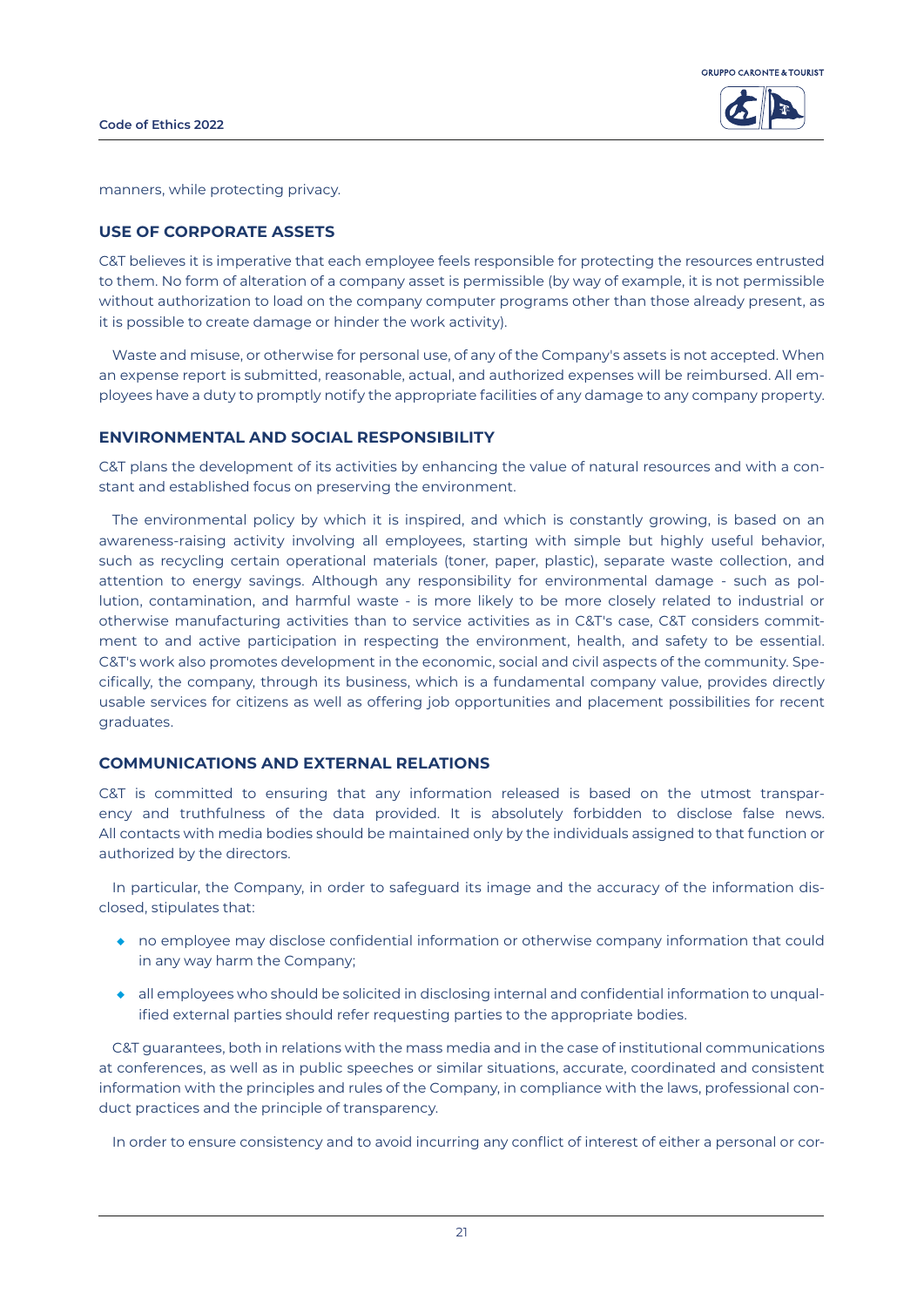



porate nature, C&T considers it appropriate that the management of any contributions and sponsorships to public and private entities and/or associations that are declared non-profit, should be entrusted exclusively to the appropriate bodies and regulated by a special procedure.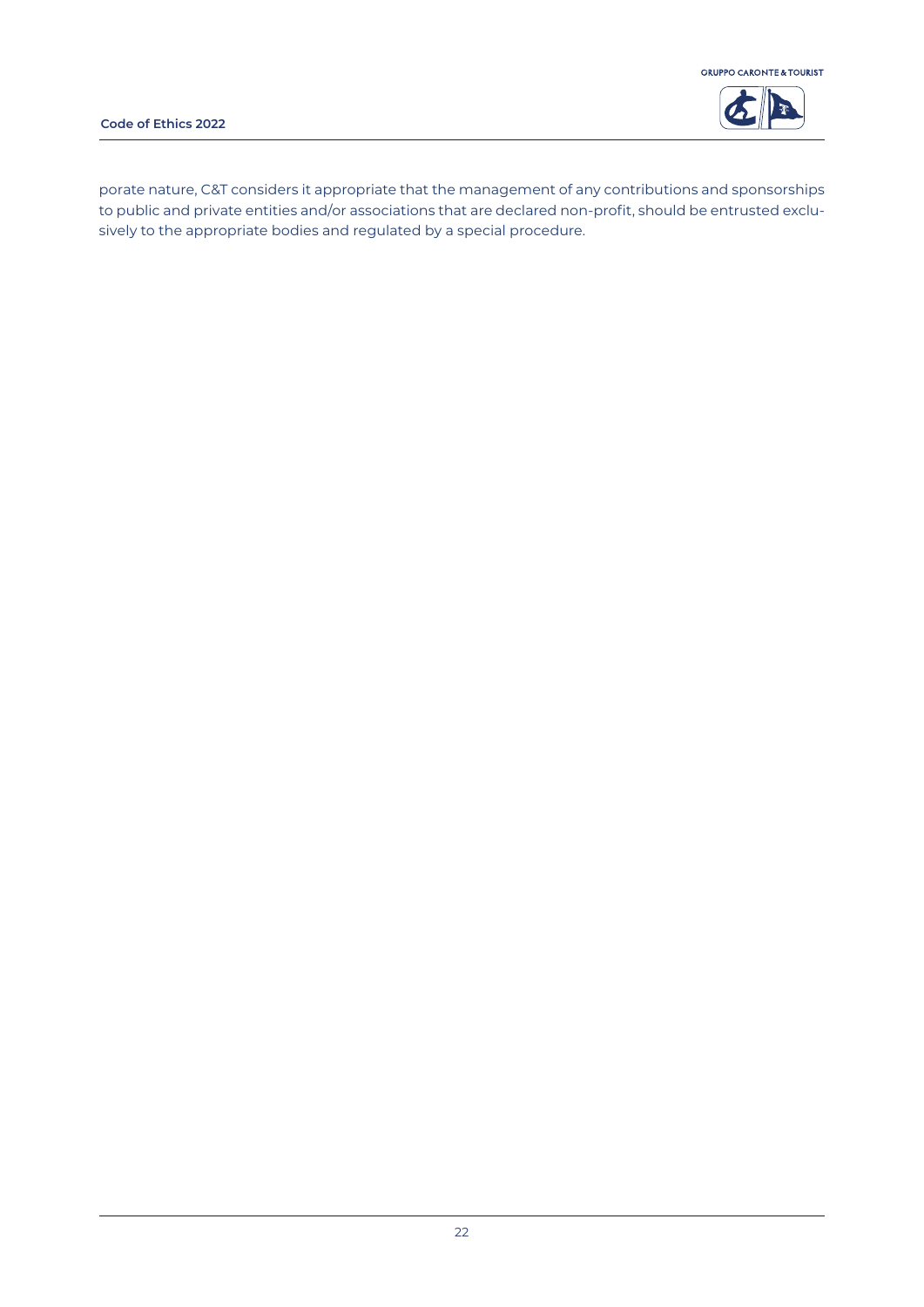



# SECTION THREE IMPLEMENTING PROVISIONS

## **WAYS OF DISSEMINATING THE CODE OF ETHICS**

Training/information on the contents of the Code of Ethics is a crucial aspect for C&T and has among its objectives: to promote and strengthen the corporate culture around the recognized values, to disclose the rules, procedures and practices to be followed, and above all to broaden consensus on the mission and principles enunciated.

To this end, C&T is committed to preparing and implementing appropriate internal communication and training/information plans. In particular, department heads, having primary responsibility in relation to the Code, must:

- ◆ ensure behavior in line with the principles of this Code, so as to set the first good example for its employees;
- ◆ offer complete readiness to analyze aspects of Code enforcement and interpretation;
- ◆ believe for themselves (and convey to their collaborators) that compliance with the Code is an essential part of the quality of their work;
- ◆ commit to selecting internal and external collaborators who give the greatest reliance in relation to compliance with the Code;
- ◆ report cases of violations of the Code to their supervisor, or in any case to the appropriate figures.

C&T arranges meetings/seminars dedicated to the presentation and description of the Code. Hard copies of the same are available within the Company for possible reference. Based on actual need, C&T will prepare a translated English-language copy of the Code of Ethics.

The provisions of this Code are available in electronic format on C&T's website to provide due visibility within the Company and to facilitate consultation by all parties outside the Company. If new employment contracts or other agreements are entered into, they must contain explicit reference and referral to the Code of Ethics.

The Code of Ethics is published on the Company's website.

## **SUBMISSION OF REPORTS OF VIOLATIONS OF THE RULES OF THE CODE OF ETHICS**

Once the appropriate internal and external communication and training plans for the dissemination and awareness of the Code of Ethics have been established and implemented, any violations of the Code of Ethics can be reported through the reporting system (Whistleblowing) at the following address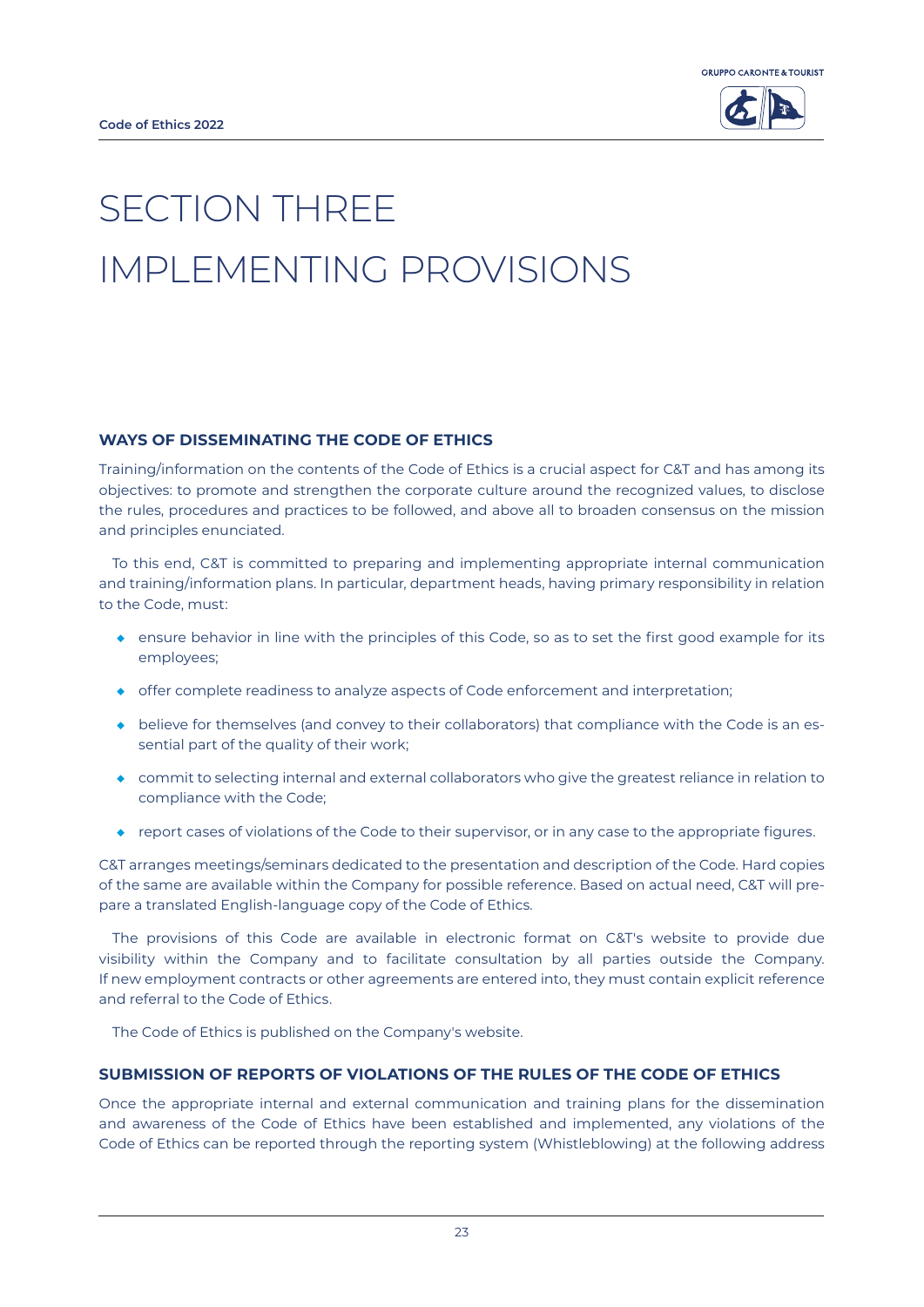



whistleblowing@carontetourist.it and to the Supervisory Board of Caronte e Tourist S.p.A. at the address odv@carontetourist.it.

## **WHISTLEBLOWER MANAGEMENT AND PROTECTION POLICY**

The Group promotes the adoption of tools to prevent, detect and report illegal conduct and/or otherwise in violation of the ethical principles advocated by the Group. Therefore, the C&T Group encourages its legal representatives, directors, managers and employees as well as all other third parties interacting with the Group to report any relevant violations of which they become aware.

To enable such reports to be made, the C&T Group has adopted the Whistleblowing System, which has the following characteristics:

- ◆ it is an advanced web platform, completely separate and independent from the Group's IT systems, as it is hosted on an independent server that allows reporting from any device, in a highly confidential and facilitated manner, ensuring the protection of the identifying data of whistleblowers;
- ◆ it is a single system for the entire Group, and centrally managed (the necessary information flows provided as part of the reporting management process to the bodies of the Group companies concerned with the report, due to the subject matter dealt with or the individuals involved are guaranteed in any case);
- ◆ it ensures high standards of security, non-traceability and integrity of information and confidentiality of the identity of the report subject and the whistleblower, leaving the Whistleblower the opportunity to also enter the report anonymously;
- ◆ it complies with the relevant legislative provisions, in particular with the provisions of Legislative Decree no. 231/2001 and EU Directive 2109/1937.

#### **INTERNAL SANCTIONS**

Penalties for violations under this Code shall be as provided for in applicable laws and collective labor agreements.

Any transgressor of the individual rules of conduct expressed within the Code will be subject to disciplinary sanctions, calibrated to the seriousness of the act performed and the damage done, which may lead, in the most extreme cases, even to termination of employment.

#### **VERIFICATION AND VALIDATION**

C&T as part of a corporate reorganization has introduced a new internal "Verification and Validation" Function, which has Group-wide validity, and coordinates all competencies referring to the controls in place of corporate or outsourced offices (SMS Office, Ground Security, development of outsourced audits, absenteeism, anti-fraud controls) and operates in synergy with the Compliance Function.